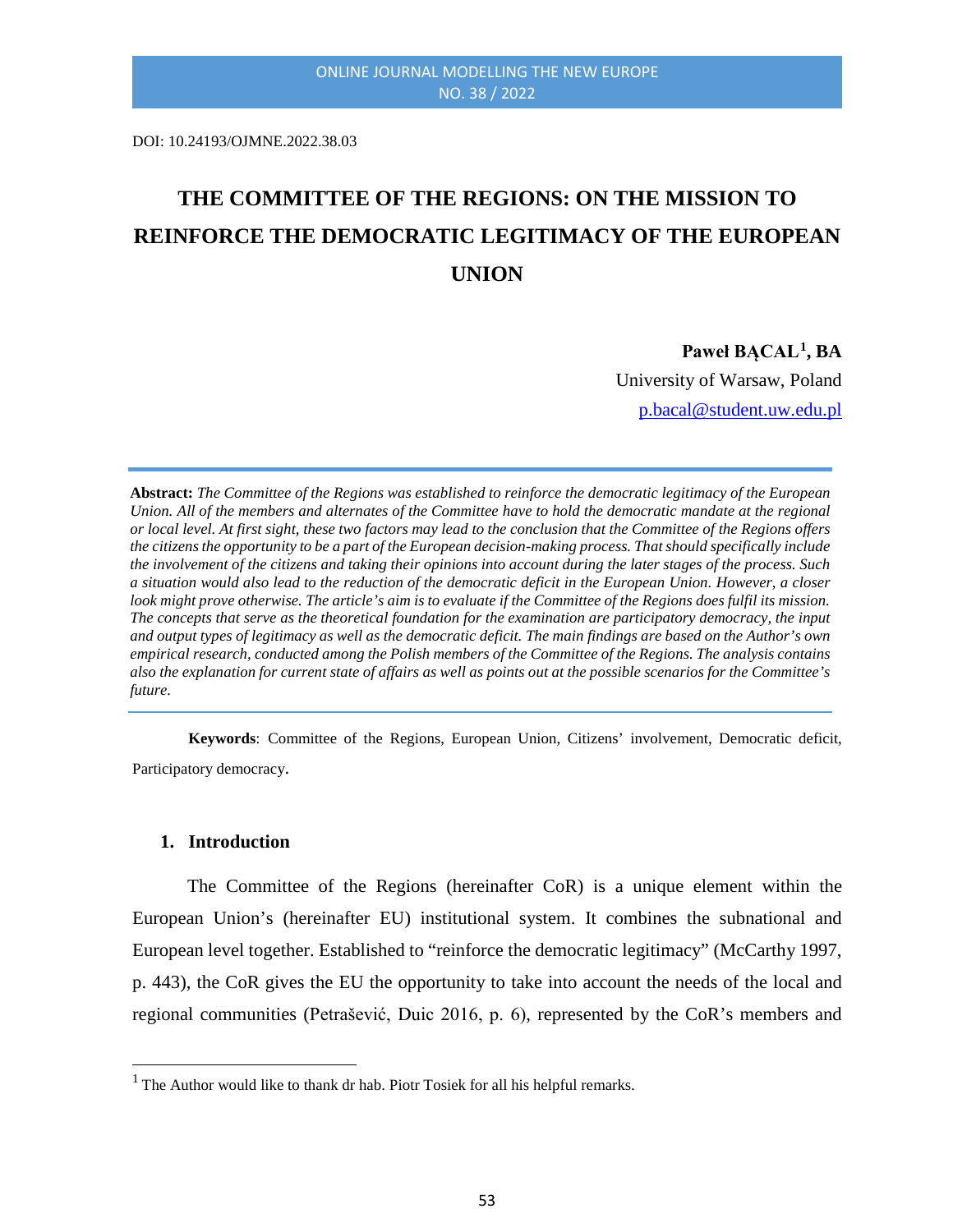alternates. However, if this is an actual case, depends first and foremost on the functioning of the CoR. The purpose of the paper is to answer the question of the CoR's role in strengthening the democratic legitimacy of the EU. The following research questions have been formulated with the view to reaching the purpose stated above:

- 1. Can the elements of the participatory democracy be found in the CoR's functioning?
- 2. Is the CoR's internal model of functioning based on the output or input legitimacy?
- 3. To what extend the CoR's functioning leads to reducing the democratic deficit?

The article attempts to verify the main hypothesis stating that neither the CoR's actual functioning nor individual actions of the CoR's members lead to strengthening the EU's democratic legitimacy. Therefore, CoR does not fulfil one of its greatest tasks.

With regard to the theoretical framework, the research is based on the concepts of participatory democracy, input and output legitimacy, as well as the democratic deficit. They will be respectively used to: (1) determine the model of the representation of the local and regional communities within the CoR; (2) define the CoR's internal functioning, and (3) state the CoR's role in reduction of the democratic deficit.

Concerning the methodological framework, the focus is put essentially on the Author's own empirical research, which has been conducted in March 2021. The research has had a form of a survey and has been sent to all of the Polish members of the CoR of the term 2020-2025. Thirteen of them – out of twenty-one – have filled out the form, which gives the response rate of 62%. This means that the results should be representative for all the CoR's members from Poland. Moreover, it can be assumed that one can refer these results to the CoR's members from the other member states. It seems highly unlikely that the Polish members of the CoR have developed their own ways of functioning, vastly different from the other members. The Polish delegation is far too small to be able to do that. In addition to that, the research's results seem to be in accordance with the earlier researches, conducted among the CoR's members from the other member states (Piattoni 2012; Sjögren 2011; van der Pol 2016).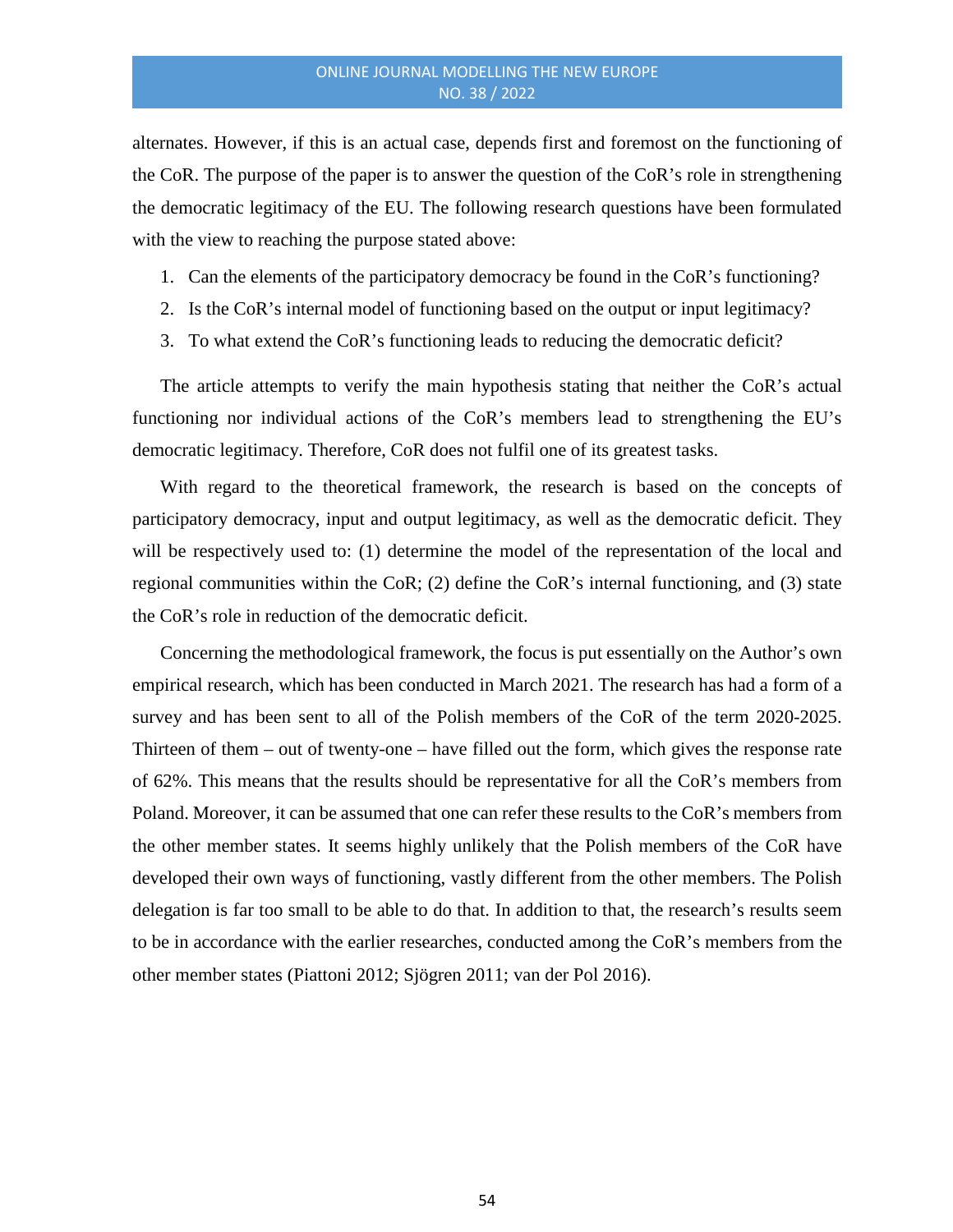#### **2. Terminology Conceptualisation and Theoretical Framework of the Research**

The concept of participatory democracy can be traced back to Jean Jacques Rousseau, with Crawford Macpherson and Carole Pateman transferring it into a concrete model (Held 1987, p. 263). Participatory democracy makes room for the citizens' involvement in the decision-making process, creating the government not only *for* the people, but also *by* and *of* them (Fuchs 2007, p. 40). According to the proponents of this idea, people are much more likely to adhere to particular decisions if they take part in the process of making them (Held 1987*,* p. 259). In that regard, Arnstein (1969, p. 217) has developed the model of the Ladder of Citizen Participation, which included three categories of the people's involvement (nonparticipation, tokenism, citizen power), with each category divided into smaller types. The citizens have more chances to be engaged if their community is relatively small. Hence, the typical level for the functioning of the participatory democracy is the subnational (especially local) one (Wolfe 1985, p. 372). The aim of this type of democracy is not to be the alternative for representative democracy, but rather to strengthen the latter, by empowering the citizens with other possibilities of influence than voting (della Porta 2019, p. 606). This applies to the EU as well. Art. 10.1 of the Treaty on the European Union (hereinafter TEU) states that the functioning of the EU shall be founded on representative democracy. At the same time, art. 11 TEU creates the space for participatory democracy, by obliging the EU institutions to give the citizens the opportunity to express their ideas (Kutay 2015, p. 814). When it comes to particular tools of participation, Wojtaszczyk (2011, p. 14-15) points out at the interest groups, both in the institutionalised form (like CoR) or created *ad hoc.* The various consultations led by the EU institutions and bodies may be the other example.

The original distinction of the input and output legitimacy was made by Fritz Scharpf, according to whom the first type concerns the government *by* the people, whereas the second one means the government *for* the people (Rousseau 2014, p. 11). On the sidenote, some scholars argue that there is one more type – throughput legitimacy (Schmidt 2013, p. 5-7). The input legitimacy focuses on the system's inclusiveness and the participation opportunities. As Tosiek (2007, p. 66) puts it, the system's acceptance is based on the people's belief that they can influence the decision-making process, and later audit its results. On the other hand, the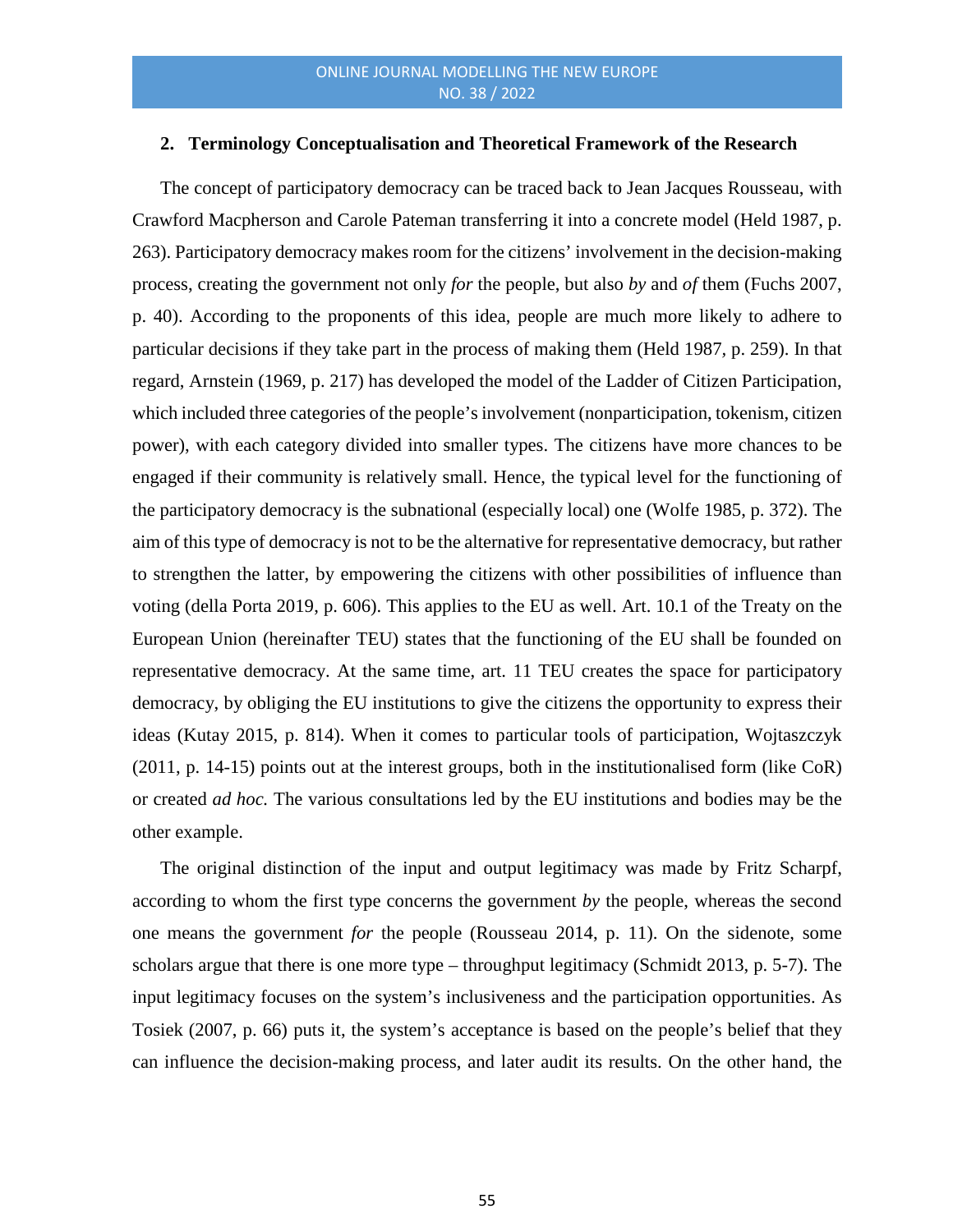output legitimacy's main concern is the efficiency of the system (Lindgren, Persson 2010, p. 451). Therefore, it values the expert knowledge over the citizen's opinions. One may say that the output legitimacy contains some danger to the system, because the latter is regarded as legitimised only as long as it is working properly, so there is not so much space for the mistakes (Weiler 2012, p. 828). The EU is observed to base its functioning on the output legitimacy (Cuesta 2010, p. 124). Since the opportunities for the citizens' involvement are limited, the EU must seek the people's acceptance by being efficient. This situation is reflected also by the EU's institutional system, as the output-oriented institutions (especially the Council and the European Commission – hereinafter EC) enjoy more influence than the input-oriented one (the European Parliament - hereinafter EP) (Jano 2008, p. 65). Moreover, there are some scholars who welcome such state of affairs. For instance, Majone states that there is no need to create new opportunities for the citizens' involvement, because it would make the European decision-making process too complicated, which would lead to decreasing efficiency (Rousseau 2014, p. 12).

The discussion about the EU's democratic deficit started in the 70's. It has been then associated with the situation, in which the national parliaments have been losing some of their powers due to the process of the integration while the EP have not been able to compensate for this loss, because of its weak position within the institutional system (Hobolt 2012, p. 90). According to scholars nowadays, there are other elements of the democratic deficit. For instance, Weiler's "standard version" contains five components (Follesdal, Hix 2006, p. 534- 537). Firstly, European integration has led to strengthening the national executive authorities, which means that the role of the national parliaments (which are the main sources of democratic legitimacy) has decreased. Secondly, the EP's position is still too weak, especially compared to the institutions which do not enjoy direct democratic legitimacy. Thirdly, there is a lack of truly European elections since the EP election campaign focuses mainly on the national issues. Fourthly, the EU is "too distant" from the citizens, who do not associate with it. In other words, there is no "community feeling". Finally, the complexity of the EU decision-making process results in the "policy drift", which means that the final decisions may not be supported by most citizens. However, there is no consensus of the democratic deficit among scholars, as there are some authors who deny the existence or the importance of this problem (Kratochvíl, Sychra 2019, p. 170-171).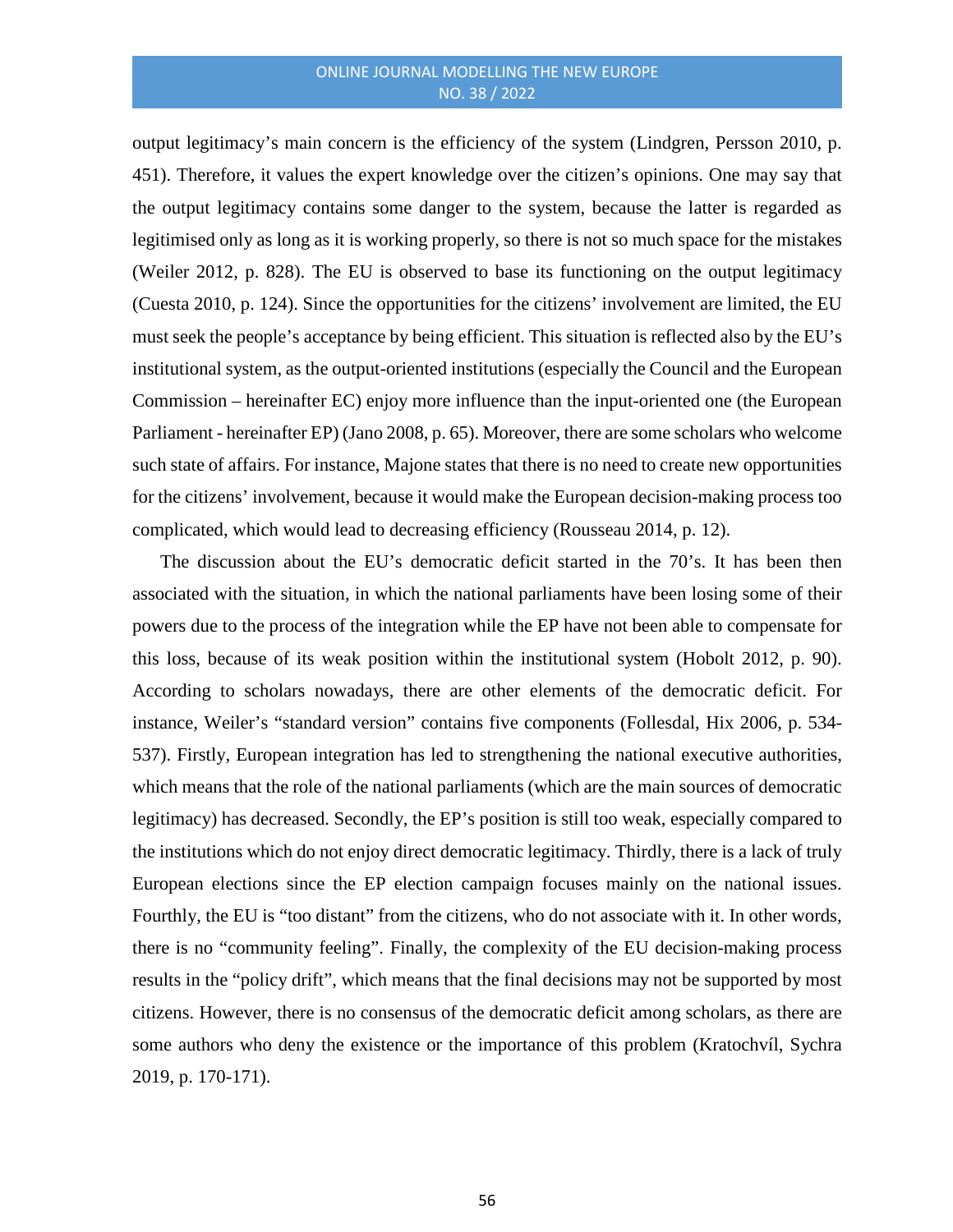#### **3. The Committee of the Regions within the European Union's institutional system**

The CoR's institutional position is settled by the TEU and the Treaty on the functioning of the European Union (hereinafter TfEU). The first treaty mentions the CoR only once (Art. 13.4 TEU), stating that it shall, acting in an advisory capacity, assist and advise the European Parliament, the Council and the European Commission. More provisions regarding the CoR can be found in the TfEU. The question of the CoR's institutional status is answered by the title of the third chapter of this treaty, concerning the CoR and the Economic and Social Committee (hereinafter ESC) – "the Union's advisory bodies". Therefore, the CoR cannot be defined as an "institution", because this term has its special meaning within the EU law. According to the Art. 13.1 TEU, the status of the institution is reserved for the EP, European Council, Council, the EC, Court of Justice (hereinafter ECJ), European Central Bank and the Court of Auditors. As it can be seen, the division between institutions and bodies has not only the formal meaning, but it is also the reflection of the actual influence. Hence, the CoR has been constantly expressing the demand to become the institution (Reilly 1997, p. 138).

The establishment of the CoR is connected to the growing impact of the European law on the subnational level, without giving the latter the place by the decision-making table (Schönlau 2017, p. 1170). This problem has been noticed especially after the Single European Act's entry into force. In 1988, the EC established, as its advisory body, the Consultative Council of Local and Regional Authorities (Millan 1997, p. 5). The members of this Council have had to hold the democratic mandate and the local or regional level and were chosen on the basis of the recommendation of Paneuropean organisations representing territorial self-government units. However, the regions (especially those with the legislative power, like German *Länder*) demanded more influence. According to the most ambitious scenarios, the body representing the subnational level should have the status of EU institution and play a significant role in the legislative process (Christiansen, Lintner 2005, p. 7). This idea could not be accepted by the national governments, though. From their perspective, such state of affairs could be dangerous (Domorenok 2009, p. 145), for at least two reasons. Firstly, it would lead to weakening the national level (and its main institution – the Council) in the decision-making process. Secondly, especially in the long-term perspective it could be an important factor in the process of building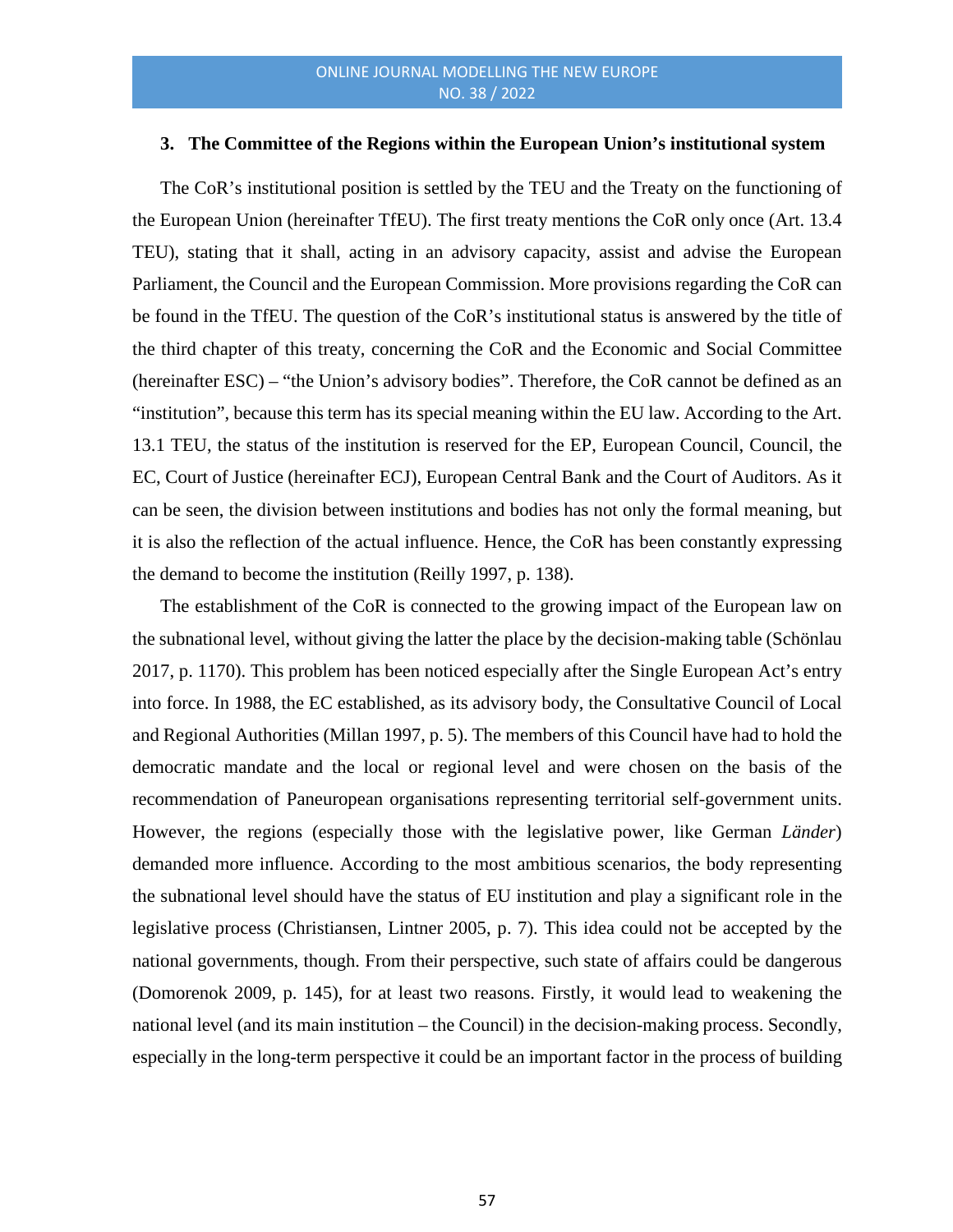the regional identity – which would automatically have its impact in the matter of the strength of the national identity. Hence, the national governments preferred the future body representing subnational level in the EU's institutional system to be rather weakened than strengthened. And, since they are the main decision-makers, the final shape of what turned out to be the CoR, was in accordance with their preferences, not the regions' ones.

The Treaty of Maastricht, which established the CoR, gave it the status of the advisory body to the Council and the EC. Moreover, the CoR did not have its own budget or administrative support unit but had to share it with the ESC (Caroll 2011, p. 344). The CoR's opinions were not legally binding as well as the concerned EU institutions did not have to justify its stance on the CoR's proposals. There was also no obligation to hold the democratic mandate at the local or regional level. Such status of the CoR was far from the regions' expectations. Therefore, they have started to call for the strengthening of the CoR. Some of their demands were fulfilled by the next treaties. Due to the provisions of the Treaty of Amsterdam, the CoR could be consulted by the EP, too (Christiansen 1997, p. 59). The CoR was also separated from the ESC. The key change to the CoR's shape in the context of this paper was brought by the Treaty of Nice, which introduced the obligation to hold the democratic mandate at the local or regional level in order to be the CoR's member (or alternate). Since then, although the CoR members and alternates are appointed for five-year term (the length of the term was extended from four to five years by the Treaty of Lisbon), they lose the CoR's membership when their mandate at the local or regional level ends (Official Journal of the European Union 2014). Final modifications to the CoR's institutional position were made by the Treaty of Lisbon, which gave the CoR the status of the "guardian of the subsidiarity principle" and the right to file the application to the ECJ if this principle was – in the CoR's opinion – violated (Kaniok, Da'ďová 2013, p. 125). To sumup this issue, one must state that despite dynamic changes in the short period of time, the CoR maintains to be the advisory body with no powers that could be binding for other EU institutions. Therefore, the CoR has no guarantee that its opinions will be taken into account during the decision-making process (Hönnige, Panke 2016, p. 628).

Since the CoR has no formally binding powers, its actual influence depends on its relations with the EU institutions, especially the EP, the Council and the EC. Therefore, it may be worth looking at how do these relations look like. The CoR's closest ally is the EC. It has been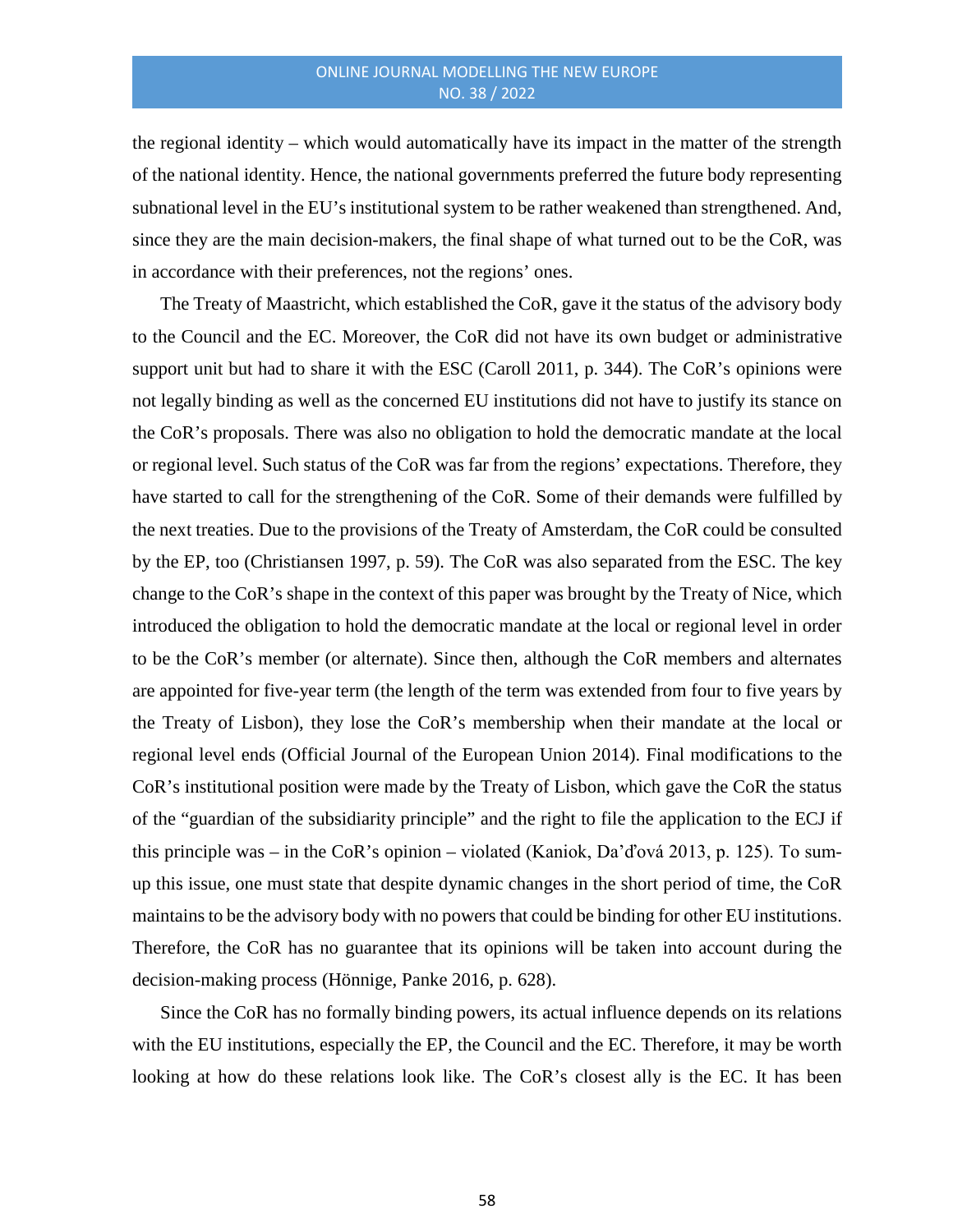supporting the establishment of the body representing the subnational level within the EU's institutional system. Some of the commissioners are usually present during CoR's sessions (Domorenok 2009, p. 156). The EC and the CoR have signed a protocol on the cooperation agreement, which regulates the mutual relations (Official Journal of the European Union 2012). The cooperation can be seen as constructive for both sides. The EC has a chance to strengthen its own position through working together with the body, which possess the democratic legitimacy (Warleigh 1997, p. 104). For the CoR, it is an opportunity to influence the decisionmaking process. In the matter of the relations between the CoR and the EP, they have not been very cordial during the first years of CoR's existence (Cole 2005, s. 55). That was so because the EP was seeing the CoR as a potential rival, mainly due to CoR's institutional ambitions. This problem has disappeared over the years and nowadays the EP and the CoR's relations are regulated by the Cooperation Agreement signed in 2014. What brings the EP and the CoR closer to each other, are basically the same political groups (Decoster, Delhomme, Rouselle 2019, p. 108). As one may guess, the CoR has the worst relations with the Council. It is for the same reasons that the national governments did not want the CoR to be powerful in any way in the first place. Additionally, the good relations between the EC and the CoR also have its implications when it comes to the CoR's relations with the Council. The CoR is being described as "the EC's baby", and since there is some kind of rivalry between the Council and the EC, it is affecting the CoR as well. Although the CoR's choice seems reasonable, it would also be worth strengthening its relations with the EP, since they both possess the democratic legitimacy and can work together to improve the state of the EU's democracy.

To complete the picture, one should also look at the CoR's functions. The one that seems the most important from the EU's institutional system perspective is the advisory function. It has been regulated *expressis verbis* in the treaties. Hence, the CoR formulates its demands and expectations in a form of opinions and resolutions given to the EC (in most cases), the EP or the Council. As it was mentioned before, the EU institutions are not obliged to share CoR's point of view and neither they have to justify their decisions in that matter. Second function the CoR is connected to its status as the "guardian of the subsidiarity principle". Therefore, the CoR is monitoring if this principle is being violated. When that is the case, the CoR has the right to bring an action before the ECJ, seeking the annulment of the violating act. Although such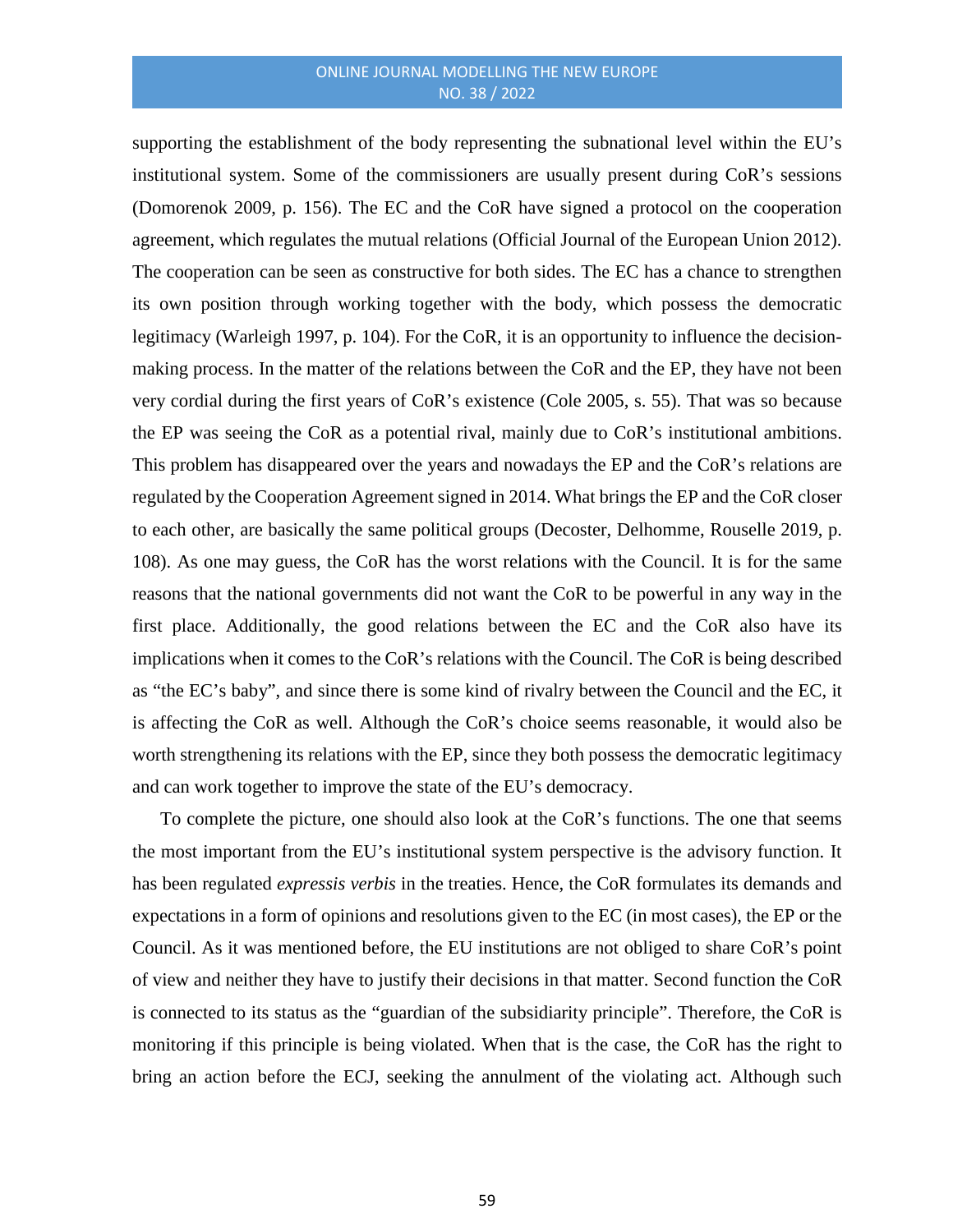measures have not been taken yet, the CoR have used this competence to influence the decisions of the EC – and was successful in that matter (Nicolosi, Lisette 2020, p. 286). Lastly, there is also the representative function. In this part of the paper, it is understood as the general representation of the subnational level. As the CoR itself underlines, about 70% of the EU law affects the functioning of the regional and local communities (Przyborowska-Klimczak 2018, p. 12). Therefore, the CoR's task is to make these communities' voice heard during the European decision-making process. The greatest example of it is impacting the change of the formulation of the Art. 5 TEU which have led to inclusion of the subnational level in the definition of the subsidiarity principle, which was the CoR's demand for the long time (Seather, Schmidt-Nissen, Lorenz 1997, p. 105-106). The representative function can be seen as well in the CoR's daily work, like adopting the opinions or organising events dedicated to the regional or local authorities.

To sum-up, the CoR has the status of the advisory body to the EP, the Council and the EC. It represents the subnational level within the EU's institutional system. Due to the limitation of the CoR's powers, its capability to impact the decision-making process depends on the relations with the EU's decision-making institutions, of whom the CoR's biggest ally is the EC. The CoR fulfils its tasks mainly through adopting opinions, but it seems to have the biggest influence in the sphere of monitoring the subsidiarity principle. Based on the CoR's current position, it is rather hard to assume that this body will be given the status of EU institution in the near future.

#### **4. Mission goals**

Representation of the subnational level is not the CoR's only task, though. The other one was expressed during the CoR's inaugural session by the EC's then-president, Jacques Delors: "the Committee of Regions is called upon to reinforce the democratic legitimacy of the Union… If one had to justify its creation in one sentence, it is this one I would put forward" (Defoort 2002, p. 6). Since this mission is given such a priority, it may be worth seeing, how it is carried out. But before doing that, one thinks about conditions that CoR should fulfil to enable one to say that this body is truly committing to strengthen the democratic legitimacy of the EU. The results of the empirical research will be later compared to those conditions.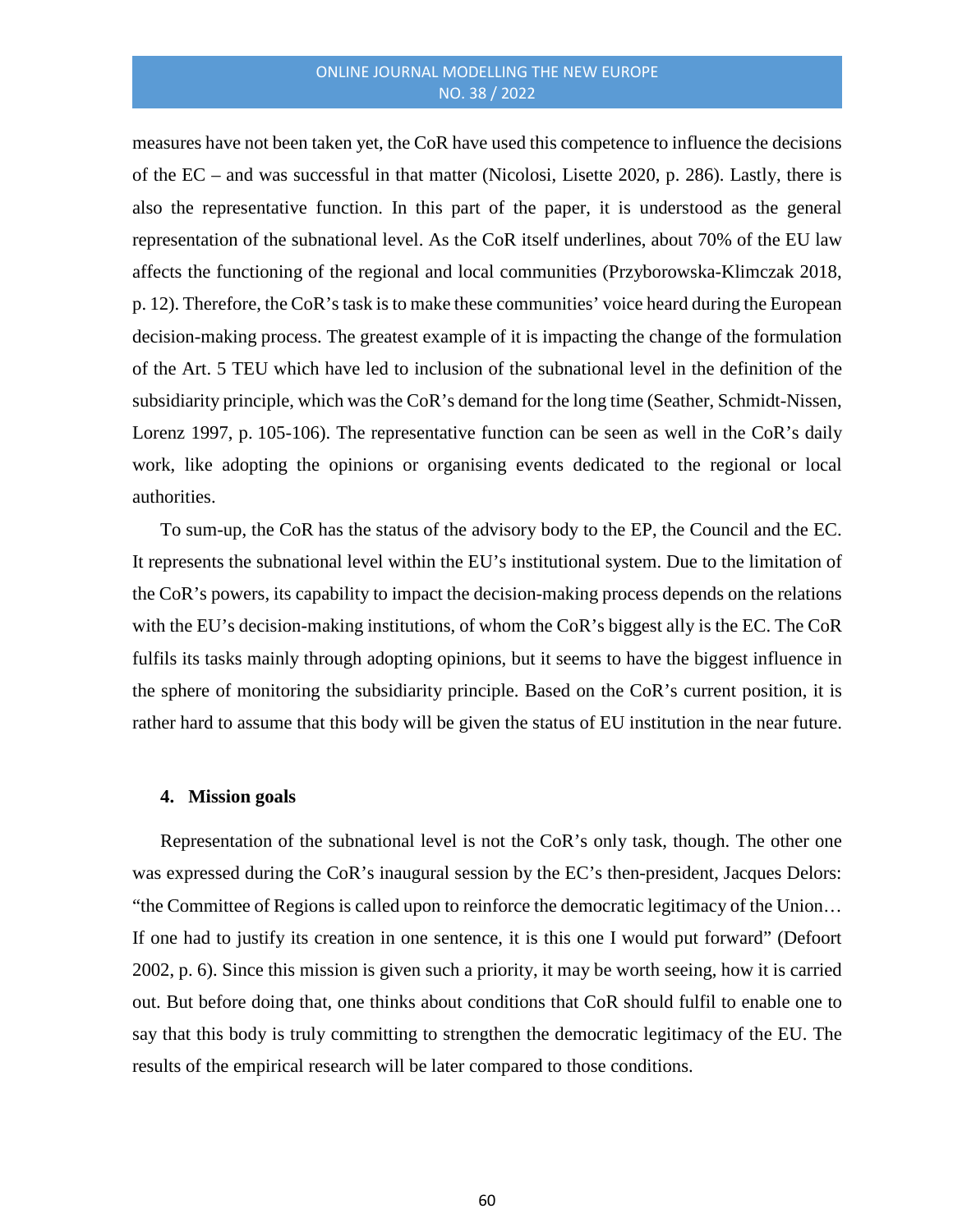As it was mentioned before, since the Treaty of Nice's entry into force, in order to be a member of the CoR (or alternate), one has to hold the democratic mandate at the regional or local level. Even before 2001 most of the members and alternates did fulfil this condition, although there was no obligation. Such construction of the CoR's membership is not only the chance for the EU institutions to be given the subnational input to the decision-making process, but at the same time it creates the opportunity for the citizens to make their voice heard at the European level. That is so because of several reasons. Firstly, the smaller some community is, the more room there is for participatory democracy (Held, 1987, p. 260). Hence, the subnational level has more to offer in that matter than the national or European ones. Secondly, since it is easier for the regional and local authorities to consult the citizens, the consultations are being conducted more often. Thirdly, the CoR's membership is not an issue limited only to CoR's members and alternates, but it affects the whole territorial self-government unit and its citizens. Therefore, there is no reason why the CoR's actions should not be a topic of the consultations. Fourthly, the citizens tend to trust the subnational authorities more than the European ones. The local and regional identity is stronger than the European one (Bellamy 2016, p. 66) This can be seen as a chance for the EU to strengthen itself through employing the subnational level. Finally, as the CoR is the part of the EU's institutional system, the results of the consultations could affect the work of the CoR itself and then the EU's decision-making process. What should be seen on the whole picture then is the situation where the CoR's members do consult their activity within the CoR with the citizens. Of course, it does not have to be done by every issue the CoR is focusing on – it can be limited to the most important issues. It can also involve the consultations with other democratically elected officials from the same territorial selfgovernment unit, mainly the members of the regional or local legislative body. Since its members are also the representatives of the people, they can pass along the citizens' ideas to the CoR's members. Setting the technicalities aside, the most important thing at this point is to make the citizens feel that the CoR is the efficient way to make their voice heard at the European level.

The other prominent issue concerning CoR's task to reinforce the democratic legitimacy of the EU is the model of this body's functioning. This issue has been noticed by the other scholars. Both Piattoni (2012, p. 64-66) and Skawiński (2008, p. 161) reconstruct two models in that matter, which are, respectively, (1) political and functional and (2) democratic and expert. Every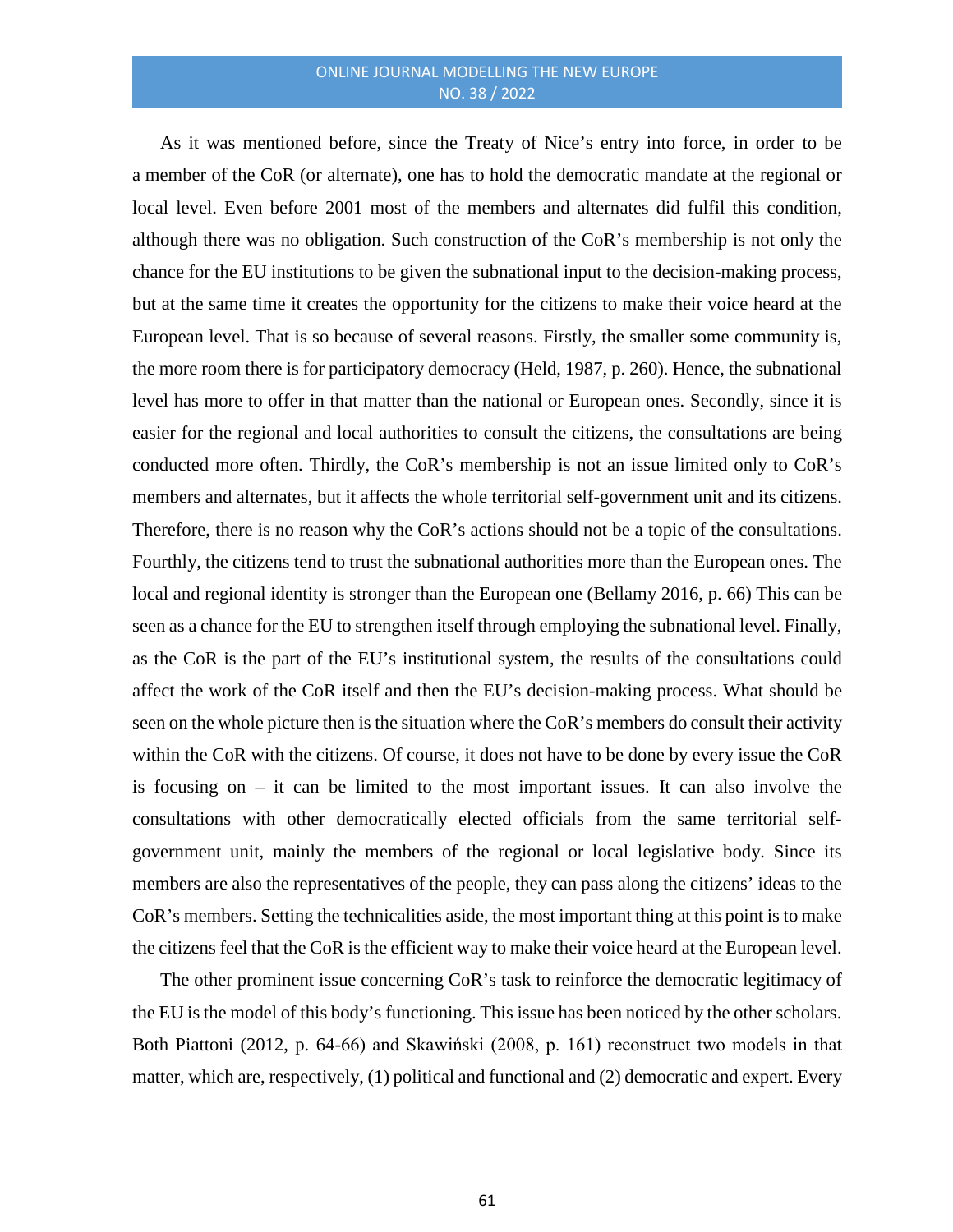of these models can be seen in terms of the output and input legitimacy. Functional and expert models belong to the output legitimacy, while political and democratic are part of the input legitimacy. What has to be stated at this point is the fact that if the CoR wants to fulfil its mission, its functioning has to be based on the input type of legitimacy. In that regard, the most important thing is the inclusion of the citizens and their opinions into CoR's work. But there are other significant elements as well. First of all, one should look at the role of the political groups and national delegations within the CoR. The members and alternates of the CoR have to hold the democratic mandate at the regional or local level – and their election is somehow connected to politics (Christiansen 1996, p. 100). Even if they are not members of any political party, they had to present some political programme during the election campaign. Therefore, their mandate is based on the political elements in some way. It leads to the conclusion that it should be the CoR's political groups which have the most influence within the CoR. On the other hand, the national delegations should remain only the loose form of the organisation of the members and alternates from the same member state. That is so because the national delegations bring together the people with different political backgrounds. Hence, the national delegations could be significant only if the political elements did not matter, which would lead to the output legitimacy (Weiler 2012, p. 830). In terms of the input legitimacy, the most important things should be the opinions of the citizens collected during consultations and the membership in the political groups.

Such state of affairs would have its consequences when it comes to reducing the democratic deficit in the EU. If the CoR's members and alternates consulted the CoR's activities with the citizens and later took their opinions into account, not only the citizens could feel empowered in terms of the EU decision-making process, but they also could start identifying with the EU and not treat it like something external anymore (Moravcsik 2004, p. 361). And the CoR itself, through the functioning based on the input legitimacy, could strengthen its own position within the EU's institutional system. As it would mean the reinforcement of the democratic element of this system, it would also lead to reduction of the democratic deficit.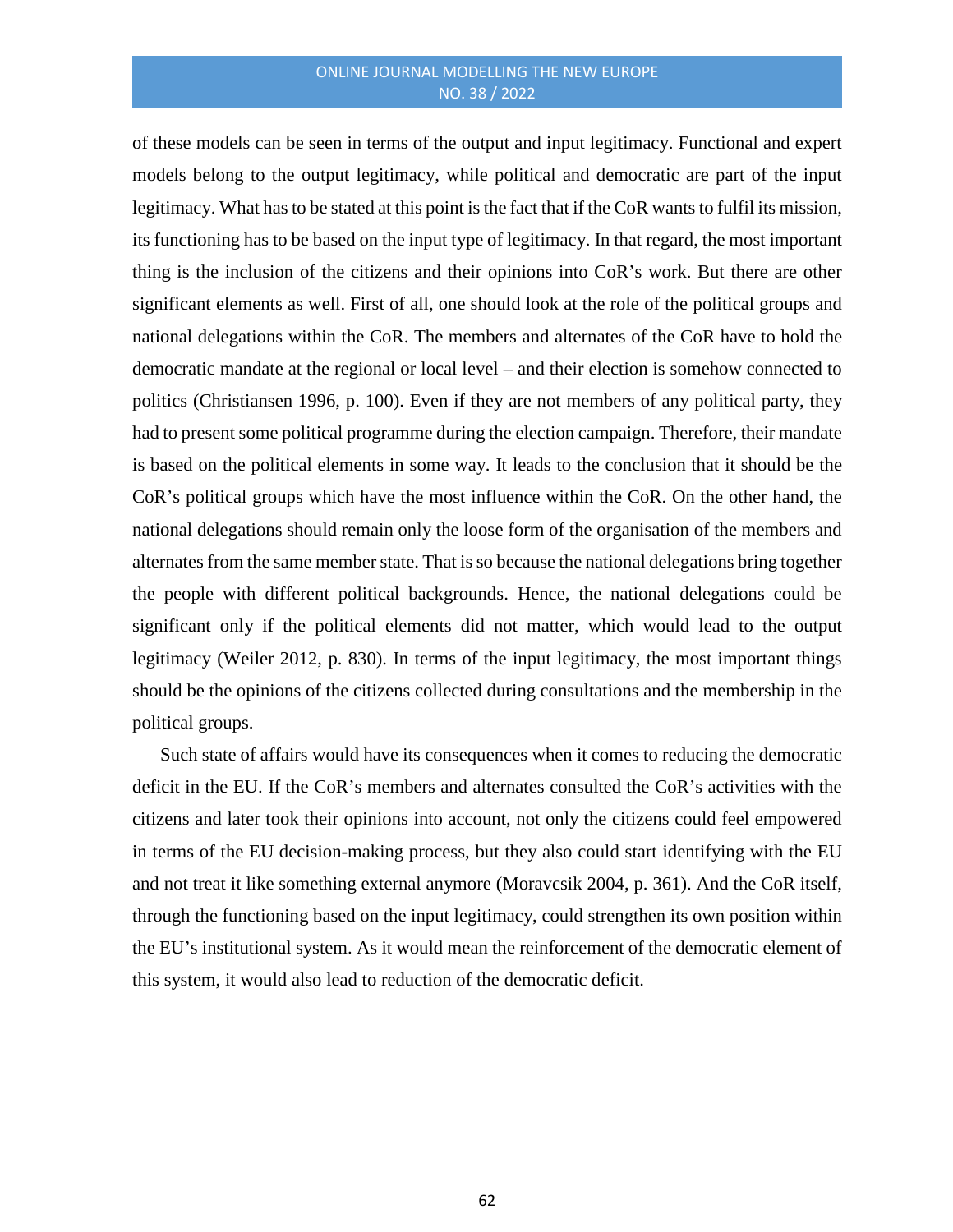# **5. Mission report**

The fulfilment of the conditions set above seem to be necessary to state that the CoR is successfully committing to reinforcing the democratic legitimacy of the EU. In this part of a paper, these conditions will be confronted with the actual picture of the CoR's functioning, derived from the Author's own empirical research conducted among the Polish members of the CoR.

As it was stated earlier, the most significant thing is the involvement of the citizens into the CoR's functioning. There are several ways to do that, but what seems to be the most important is the opportunity for the citizens to express their opinions and demands that could be later transferred to the European level.

| Table 1. Which of the following ways do you use to consult your activity within the CoR with the citizens of your |  |  |  |
|-------------------------------------------------------------------------------------------------------------------|--|--|--|
| territorial self-government unit?                                                                                 |  |  |  |

| Answer                                                           | $\%$ |
|------------------------------------------------------------------|------|
| I conduct the social consultations                               | 7,7  |
| I respond to the citizens' applications on access to the         | 30,8 |
| public information                                               |      |
| I process the citizens' petitions                                | 23,1 |
| I organise open meetings with the citizens                       | 15,4 |
| I share the information about my activity within the CoR         | 84,6 |
| on the official website of my territorial self-government        |      |
| unit or its profile in the social media (facebook, twitter etc.) |      |
| I share the information about my activity within the CoR         | 76,9 |
| on my website or my profile in social media (facebook,           |      |
| twitter etc.)                                                    |      |
| I do not consult my activity within the CoR with the             | 15,4 |
| citizens                                                         |      |
| Other                                                            | 0    |

Source: Author's own research.

The goal of consulting the citizens is about giving them the opportunity to express their opinions. This is a *conditio sine qua non*. Without it, the CoR is not able to help to reinforce the democratic legitimacy of the EU. Meanwhile, as the results show, the actual actions of the CoR's members do not leave much room for the citizens' involvement. The only options shared by the majority of the responders are sharing the information about their activity within the CoR using either the web profiles of their territorial self-government units or their own web profiles. Such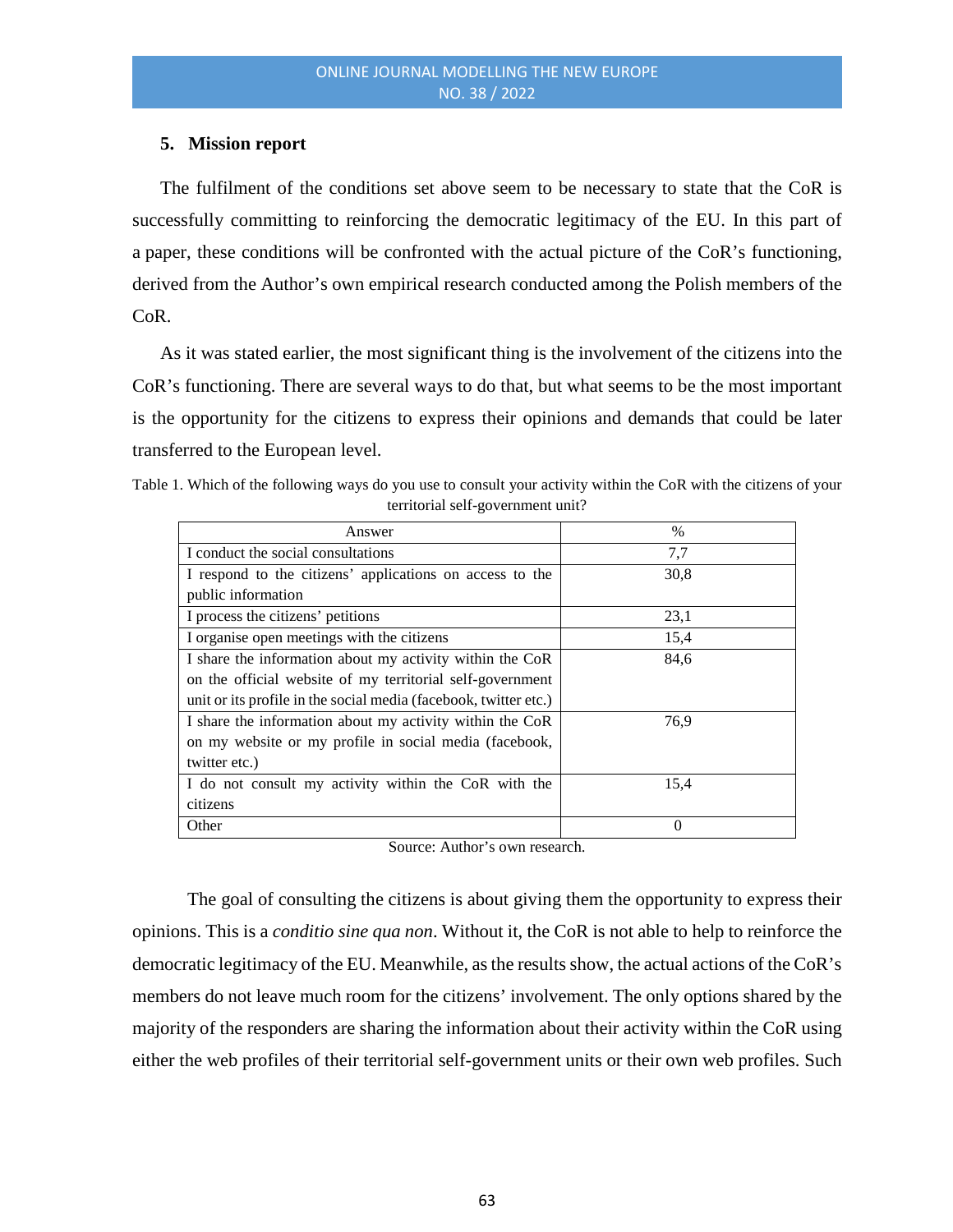process of communication is only about the one-sided announcement that the citizens cannot respond to in a way that would mean the actual discussion. The role of the citizens is limited to be passive observers of the actions of the CoR's members, unable to react. This does not have much to do with the idea of participatory democracy. Another interesting thing coming from these results is the problem of classification of the petitions and applications on the access to the public information. In case of these methods, the citizens are the ones to start the interactions with the CoR's members, not the other way around. Hence, the fact that such tools are being used means that some of the citizens are interested in the CoR's work. On the other hand, if it were not for the citizens, the CoR's members would not have shared the information about their activity within this body. Naturally, it is good that they respond to the citizens' initiatives, but it does not seem to be enough - they have to come up with their own ones at the same time. The ways of consultation that – from the perspective of CoR's task to reinforce the EU's democratic legitimacy – should be common (social consultations and open meetings with the citizens), are being used by a very small minority of the CoR's members.

As it was mentioned before, the consultations could be conducted not only among the citizens themselves, but also among their democratically elected representatives. At some points it may be easier to do that, mainly because of the number of the representatives. Hence, the discussion would be more inclusive.

| Answer                                               | $\%$     |
|------------------------------------------------------|----------|
| I am being given formal instructions which I have to | $\theta$ |
| follow                                               |          |
| I report my activity within the CoR to these bodies  | 30,8     |
| I hold the discussion on my activity within the CoR  | 61,5     |
| during the sessions of these bodies                  |          |
| I respond to interpellations and formal questions    | 53,8     |
| formulated by the members of these bodies            |          |
| I do not consult my activity within the CoR with the | 15,4     |
| members of these bodies                              |          |
| Other                                                |          |

Table 2. Which of the following ways do you use to consult your activity within the CoR with the members of the legislative and executive bodies of your territorial self-government unit?

Source: Author's own research.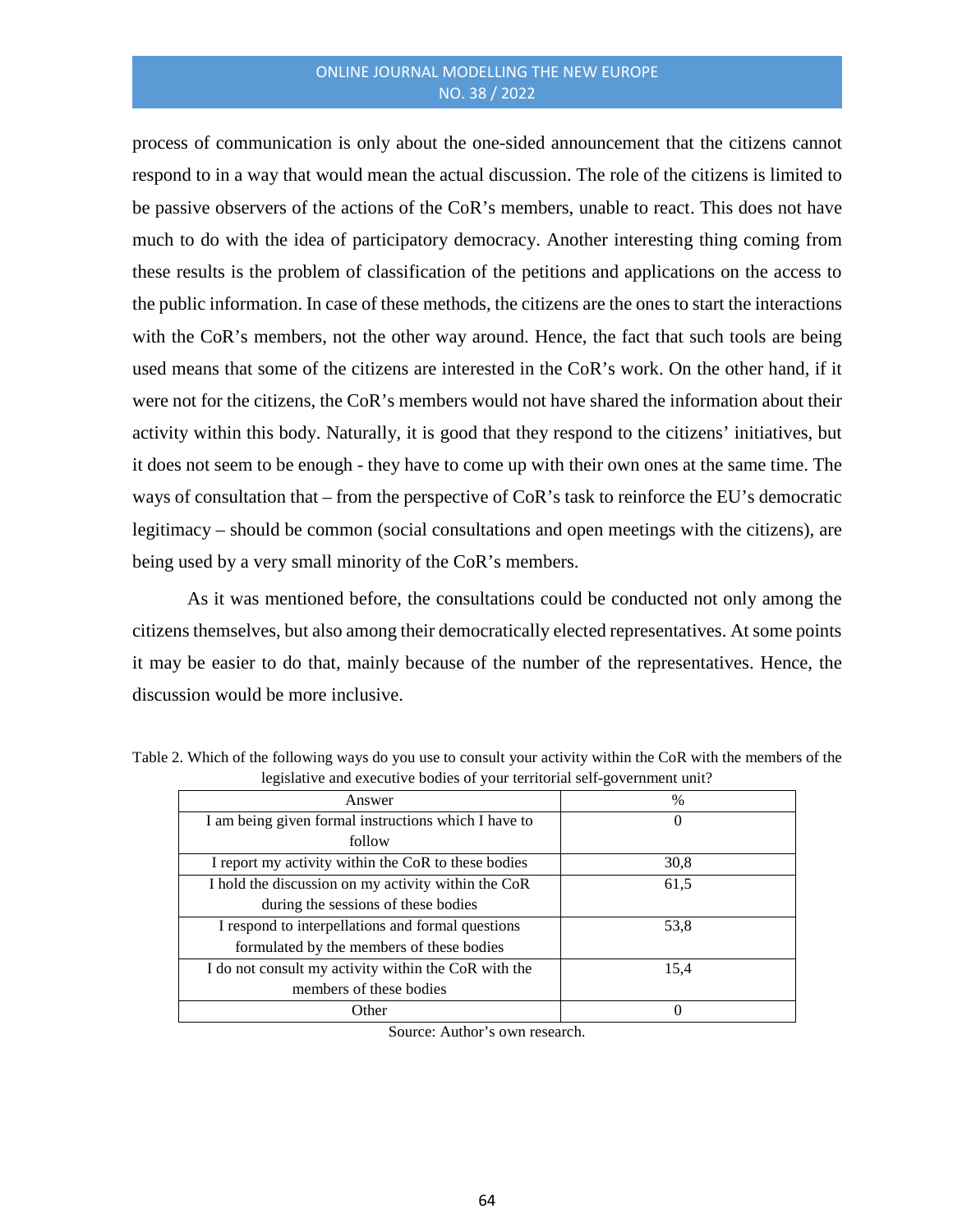First of all, no formal instructions are a sign that the CoR's members act in accordance with the Art. 300.3 TfEU, which states that they cannot be bound by any mandatory instructions. The purpose of this provision was to make the CoR's members independent from the national governments, but not only from them. Secondly, the state of the consultations with the citizens' representatives looks slightly better than with the citizens themselves. Majority of the CoR's members hold the discussions on their activity within the CoR with the members of executive and legislative bodies of their territorial self-government units. This gives the members of these bodies the opportunity not only to receive the information, but also to express their own opinions, which can be later taken into account during the CoR's work. When it comes to the interpellations and formal questions, it is the same case as with citizens' petitions and applications – the representatives also seem to be interested in the CoR's work and it is thanks to them that the information in that matter is made public. The general conclusion, based on the questions concerning the citizens and their representatives, is rather pessimistic. Without a doubt, it is good that the representatives are being consulted, but this kind of the consultations should play the subsidiary role compared to the consultations with the citizens. As one can see, that is not the case here – and it does not speak in favour of the CoR.

The results presented above concerned the consultations with the citizens and their representatives. However, they may be not the only ones to be consulted with the CoR's members. This question will be relevant regarding the character of the consultations.

| Answer                                                    | $\%$ |
|-----------------------------------------------------------|------|
| The authorities of the other territorial self-government  | 92,3 |
| units                                                     |      |
| Local or regional media                                   | 7,7  |
| Administrative staff of the represented territorial self- | 92,3 |
| government unit                                           |      |
| External experts                                          | 76,9 |
| Committee of the Regions' alternate members               | 38,5 |
| My activity is based mainly on my own knowledge and       | 30,8 |
| experience                                                |      |
| Someone else                                              | 7.7  |

Table 3. With whom of the following entities or persons do you consult your activity within the CoR?

Source: Author's own research.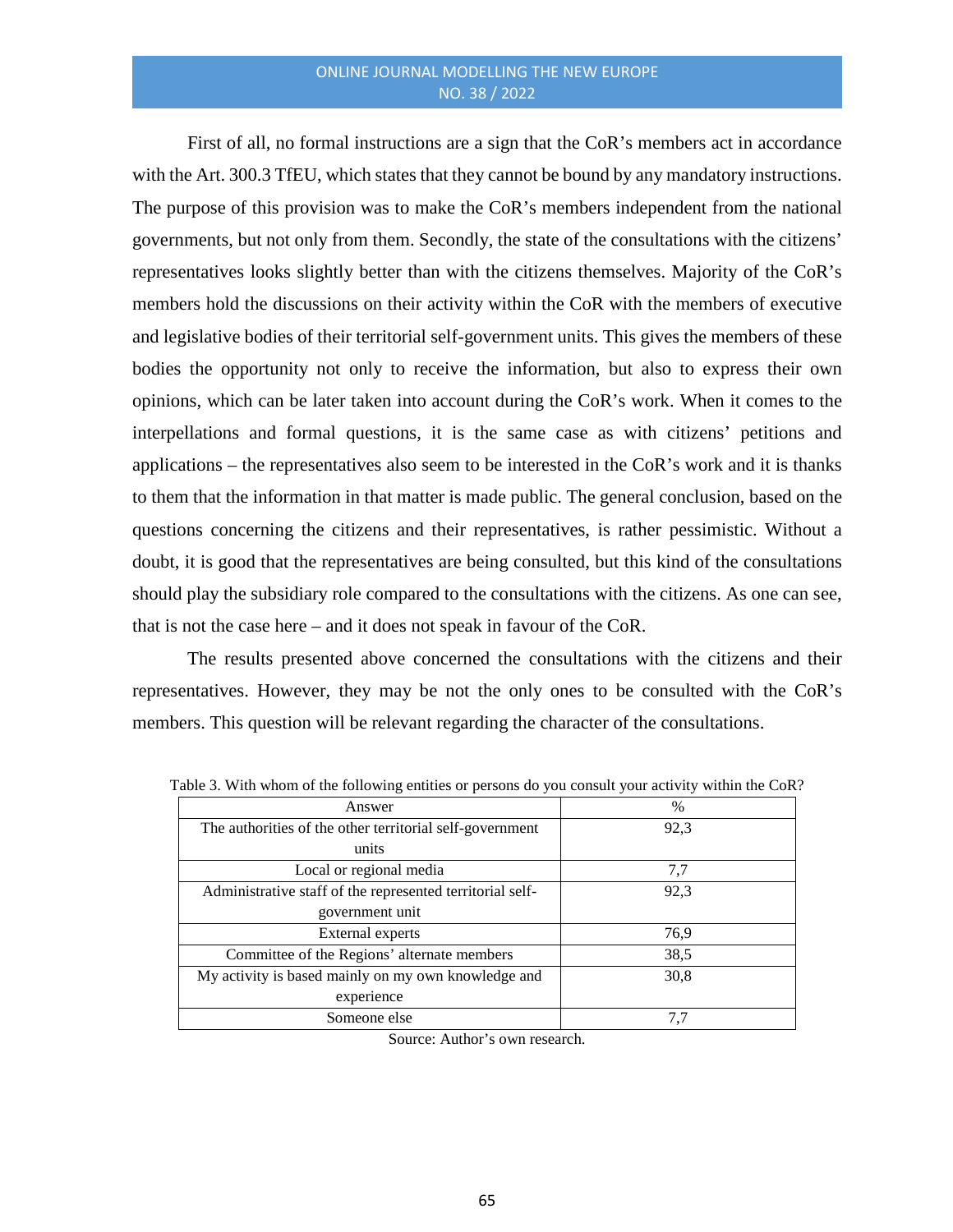As it can be seen, the ones that are consulted the most are the authorities of the other territorial self-government units, administrative staff of the represented territorial selfgovernment unit and external experts. The last two types of consultations are clearly more of a technical character, rather than the democratic one. There may be some doubts about the first type but seems to be the technocratic consultations as well. If the CoR's members do not consult their activity within the CoR with the citizens from their own territorial self-government unit, it would not make any sense if they discussed the needs of the citizens of the other territorial selfgovernment unit with their representatives. Therefore, these consultations have to be about specific kind of knowledge that the other authorities have because of the fact that they are in power – for instance, the economic situation of the region. These results, combined with the previous ones, show what type of consultations is preferred by the CoR's members. They want to be given concrete expert information rather than hold the discussion with the citizens on their ideas to democratically legitimise the decisions of the CoR.

Members of the CoR prefer to receive the information of rather technical character. Since this is the case, it may be helpful looking at how much their choice is determined by the CoR's way of functioning.

| Answer                                                     | $\%$ |
|------------------------------------------------------------|------|
| Factual knowledge of the individual members                | 61,5 |
| The ability to compromise                                  | 46,2 |
|                                                            |      |
| Economic potential of the represented territorial self-    | 15,4 |
| government unit                                            |      |
| Demographic potential of the represented territorial self- | 7,7  |
| government unit                                            |      |
| Economic and demographic potential of the member state,    | 15,4 |
| which the represented territorial self-government unit     |      |
| belongs to                                                 |      |
| Political group membership                                 | 76,9 |

Table 4. What, in your opinion, is the most important thing regarding the position of the CoR's members?

Source: Author's own research.

The results may spark some confusion. On the one hand, the most significant thing regarding the positions of the CoR's members is – in the opinion of the responders – the political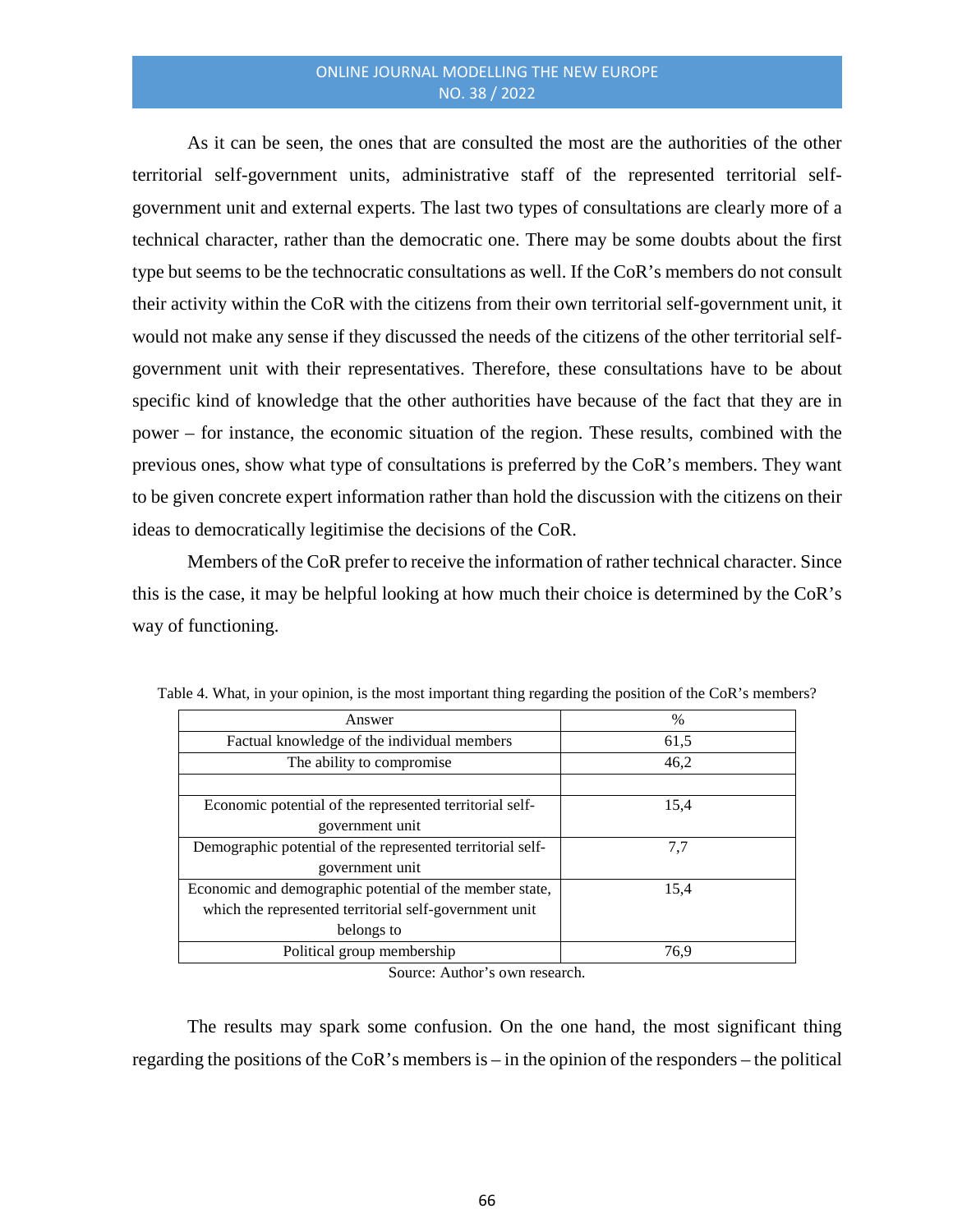group membership. This may be seen as the sign of supporting the democratic elements within the CoR. On the other hand, the majority of the members point out at the importance of factual knowledge, which leads a bit into the area of technocracy. Although political group membership was the option chosen the most times, this result does not seem to be in accordance with the earlier researches. As Büttner (2020, p. 21-33) found out, the political groups are responsible only for 1-30% of the amendment propositions to the CoR's opinions. The vast majority (70- 90%) of such propositions comes from the national delegation. Moreover, as Piattoni (2012, p. 68) states, the CoR's members treat the national delegations as more important than the political groups. Having that in mind, the high percentage of the political group membership as a significant factor concerning the position of the CoR's members may be explained by the fact that the rapporteurs on the CoR's opinions and the composition of the commissions are chosen on the basis of political group membership. Hence, the responders may have identified the term "position of the CoR's member" in the formal way.

The last questions concern the way the political groups and the national delegations work their way to the common positions. They have been presented together because the joint analysis will be helpful in determining the importance of the democratic and expert elements.

| Answer                                | $\%$ |  |  |  |
|---------------------------------------|------|--|--|--|
| No such decisions are being made.     |      |  |  |  |
| By voting, usually by simple majority | 38,5 |  |  |  |
| By voting, usually unanimously        |      |  |  |  |
| By reaching the consensus             | 53,8 |  |  |  |
|                                       |      |  |  |  |

Table 5. How does the political group decide on its stance on particular matters?

Source: Author's own research.

| Table 6. How does the national delegation decide on its stance on particular matters? |  |  |  |  |  |  |  |
|---------------------------------------------------------------------------------------|--|--|--|--|--|--|--|
|---------------------------------------------------------------------------------------|--|--|--|--|--|--|--|

| Answer                                | $\%$ |
|---------------------------------------|------|
| No such decisions are being made.     |      |
| By voting, usually by simple majority | 53,8 |
| By voting, usually unanimously        |      |
| By reaching the consensus             | 38.5 |

Source: Author's own research.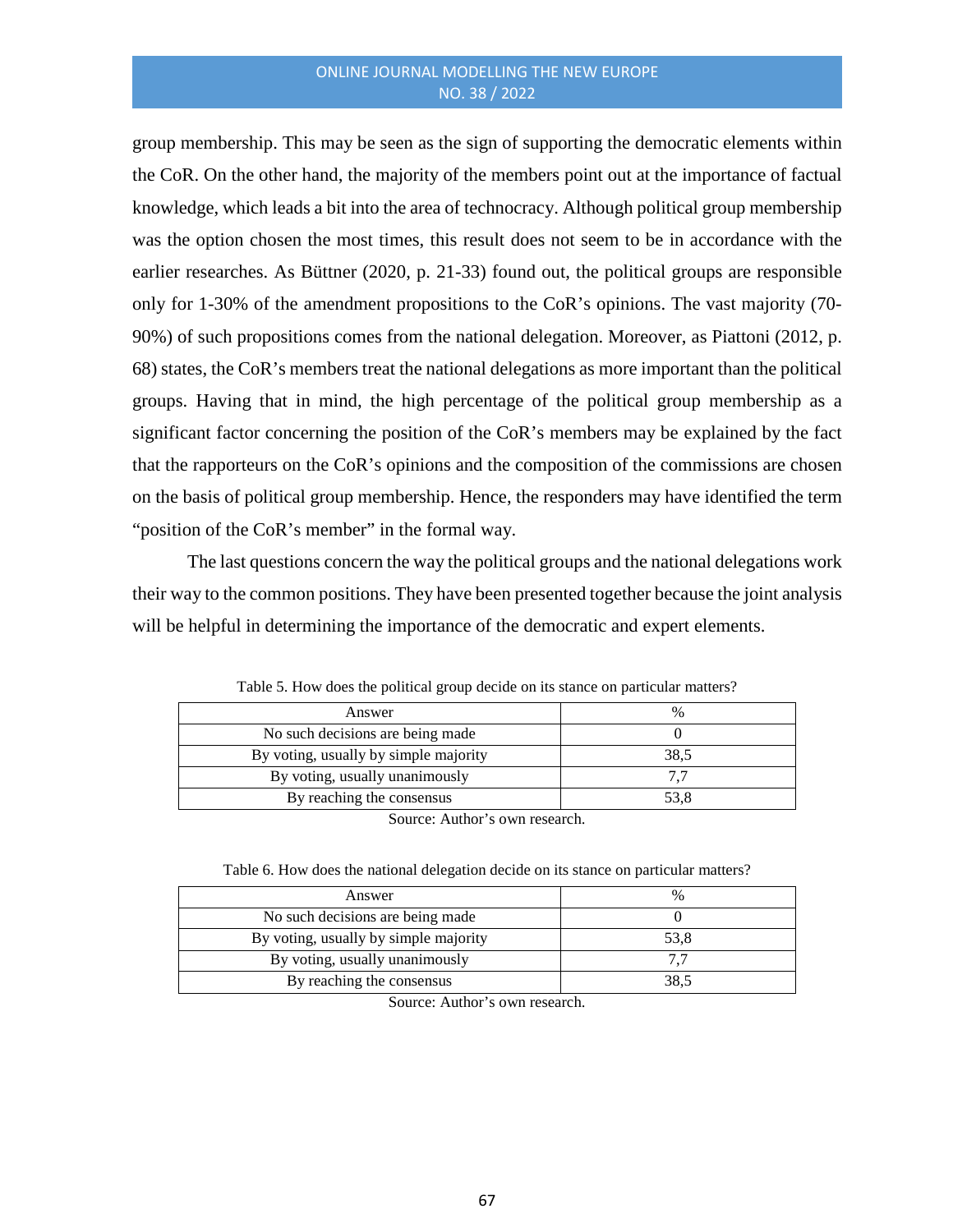What matters the most in this case is not the way the political groups and the national delegations decide, but rather the sole fact that they do that. It may be not surprising when it comes to the political groups – they bring together the people who share similar political beliefs, so it may not be very hard for them to find a common ground. Naturally, it does support the democratic way of the CoR's functioning. However, it loses importance in light of the fact that the national delegations are able to come together as well. As it was mentioned, the national delegation contains the people with different political backgrounds. Hence, if they are able to decide on the stance of the whole delegation, it either means that the issue that is being decided is not so important or it is more of the technical than political character. This is another argument against the strong position of the political groups as the actual decision-makers within the CoR. One could also wonder how the CoR's members would act if their political groups and the national delegations took the different positions. The Piattoni's findings mentioned earlier suggest that the priority would be rather given to the national delegations. That does not speak in favour of the democratic character of the CoR's functioning either.

#### **6. Mission failed?**

The results presented earlier show the actual state of affairs in the concrete areas, but – when put together – they also create the bigger picture concerning the functioning of the CoR. It becomes even more clear when compared with the theory. This part will bring the answers to the research questions set in the first part of the paper.

The first issue that has to be determined is the existence of participatory democracy within the functioning of the CoR and its members. As it was stated, the very idea of this type of democracy is based on the citizens' inclusion into the decision-making process. There are several levels of this inclusion, but in any scenario the citizens should at least be given the opportunity to express their opinions. However, as the results show, that is not the case when it comes to the CoR. The interactions between the CoR's members and the citizens are limited to sharing the information about their work within the CoR via webpages or social media. Such actions do not leave any space for the citizens' participation. In Arnstein's terms, the relations between CoR's members and the citizens are limited to the informing level, which is a part of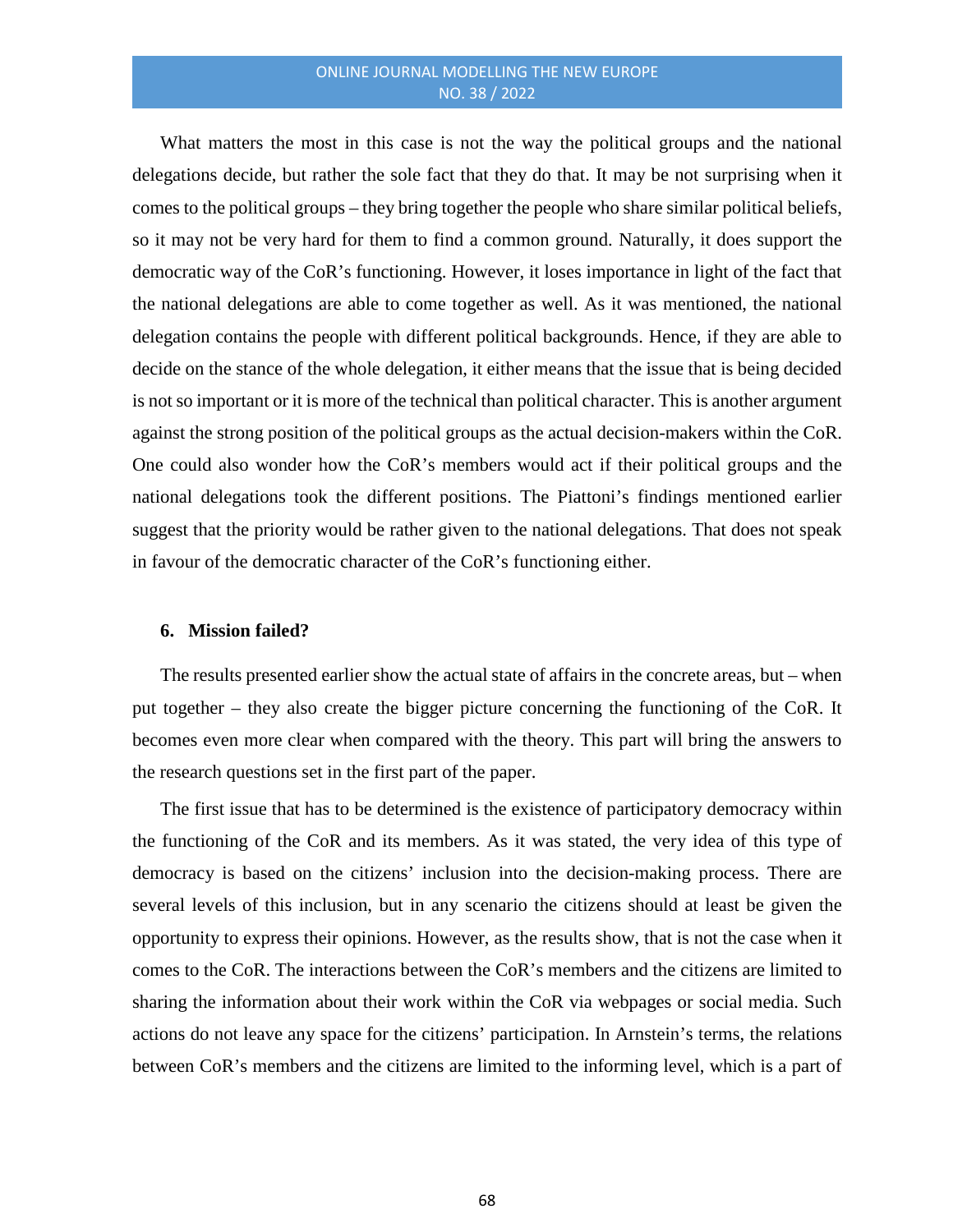"tokenism" category. Even though there are some signs of the inclusion of the citizens' representatives, it loses its importance when the citizens themselves are not involved. Finally, the consultations with others, such as external experts, shows that the CoR's members actually prefer to hold the technocratic type of consultations. This may even lead to the conclusion that the engagement of the citizens' representatives is also about obtaining specific kind of knowledge, and not about getting the democratic legitimacy for the actions of the CoR's members within this body. All these reasons force one to state that the CoR and its members do not implement the idea of participatory democracy. Therefore, one cannot say that at this point the CoR is fulfilling its mission to reinforce the democratic legitimacy of the EU.

The second question was about the model of the CoR's functioning. It was also mentioned that if the CoR wants to succeed in its task, its functioning must be based on the input legitimacy. However, several arguments actually prove otherwise. First of all, the fact that there is no inclusion of the citizens has its consequences not only in the matter of the participatory democracy, but also when it comes to the CoR's legitimacy, making it closer to the output one. Secondly, by the output legitimacy, the effectiveness of the decision is more valued than the citizens' involvement – the CoR's members seem to agree with that, since they prefer to hold the technocratic type of consultations. The deciding thing in that regard is the role of the national delegations, though. The fact that they set their common positions, that they are the most active ones in terms of the amendment proposals as well as that they are considered more important by the CoR's members themselves leads to the conclusion that the things that the CoR is deciding upon may not even need to be democratically legitimised. The only thing that would be in favour of the input legitimacy as the basis of the CoR's functioning is the CoR's member's perception of the role of the political groups. However, it cannot overrule the factors listed above. Hence, it has to be stated that the CoR's functioning is based on the output legitimacy.

The final issue is about CoR's capability to reduce the EU's democratic deficit. Reinforcing the democratic legitimacy of the EU would lead exactly to this point – if the first condition was met which is not the case in the actual state of affairs. The CoR's way of functioning does not create a space for the citizens' participation. One may even say that the CoR is suffering from the same problem that it should be the cure for. Moreover, since there is no inclusion of the citizens, the CoR does not commit to building the feeling about the EU as the community either.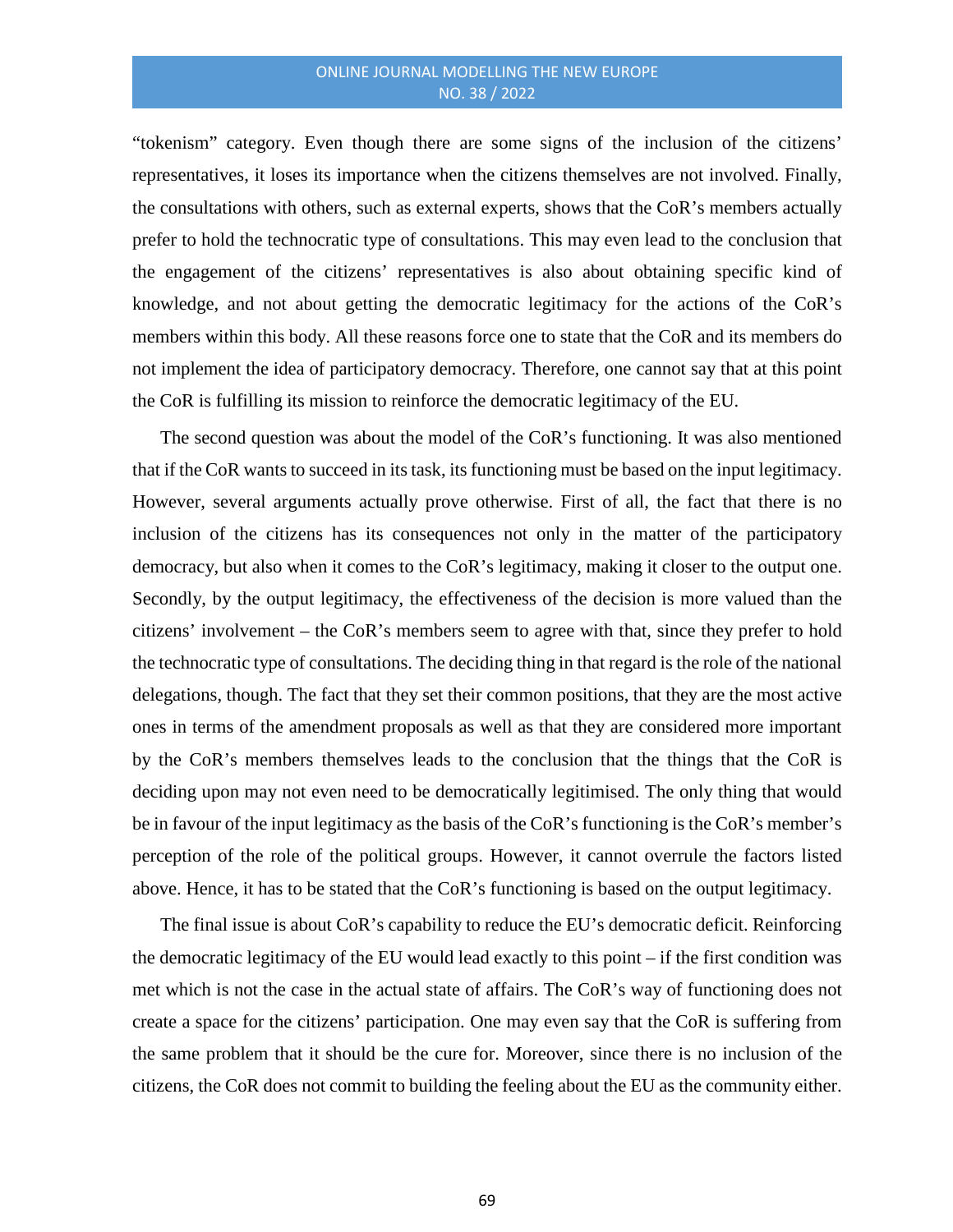As Sjögren (2011, p. 23) found out in the research conducted among the Swedish members of the CoR, the citizens barely realise that they are represented in the CoR. The actions of the CoR's members do not seem to lead to change that. Another principal issue by the democratic deficit is the "unpoliticisation" of the decision-making process. The actual significance of the national groups within the CoR is not fighting this problem, but rather fitting into it. Finally, the institutional side of the deficit – even though the CoR has the democratic legitimacy, it is still the advisory body with no guarantee that it can influence the decision-making process (Hooghe, Marks 1996, p. 75). The CoR may declare that it brings the citizens closer to the EU, but its actual functioning proves otherwise. Therefore, the CoR cannot take the advantage of its legitimacy to strengthen its position within the EU's institutional system. Overall, one must state that the functioning of the CoR does not lead to reducing the EU's democratic deficit.

Such conclusions seem disappointing. Hence, it may be helpful looking at the possible reasons of why the CoR does not act the way it was meant to do. One could point out at least five reasons in that matter. Firstly, it has to be remembered that the CoR's membership is the build-up element to the democratic mandate held at the local and regional level. The CoR's members' primary task is to govern their territorial self-government units, which is a very timeconsuming task. Therefore, they may not have so much time to involve the citizens in the CoRassociated aspect of their work. If this was the case, it would mean a great paradox – what gives the CoR the democratic legitimacy, makes its functioning technocratic at the same time. The second possible reason concerns the election procedure of the CoR's members (Bącal 2021, p. 87). They are not elected directly by the citizens, but by the national governments (mostly with the involvement of the organisations representing the territorial self-government units)<sup>[2](#page-17-0)</sup>, so they may not feel the connection to citizens at all. Thirdly, it may be the matter of the CoR's position within the EU's institutional system. If there is no guarantee that even the CoR's opinion consulted with the citizens can influence the decision-making process, then – in CoR's members' opinion – it would not make much of a sense to seek the democratic legitimacy of

<span id="page-17-0"></span><sup>&</sup>lt;sup>2</sup> Formally, it is the Council who elects the members and alternates of the CoR. However, the Council makes its decisions on the basis of the lists submitted by the national governments and does not interfere with the composition of the lists.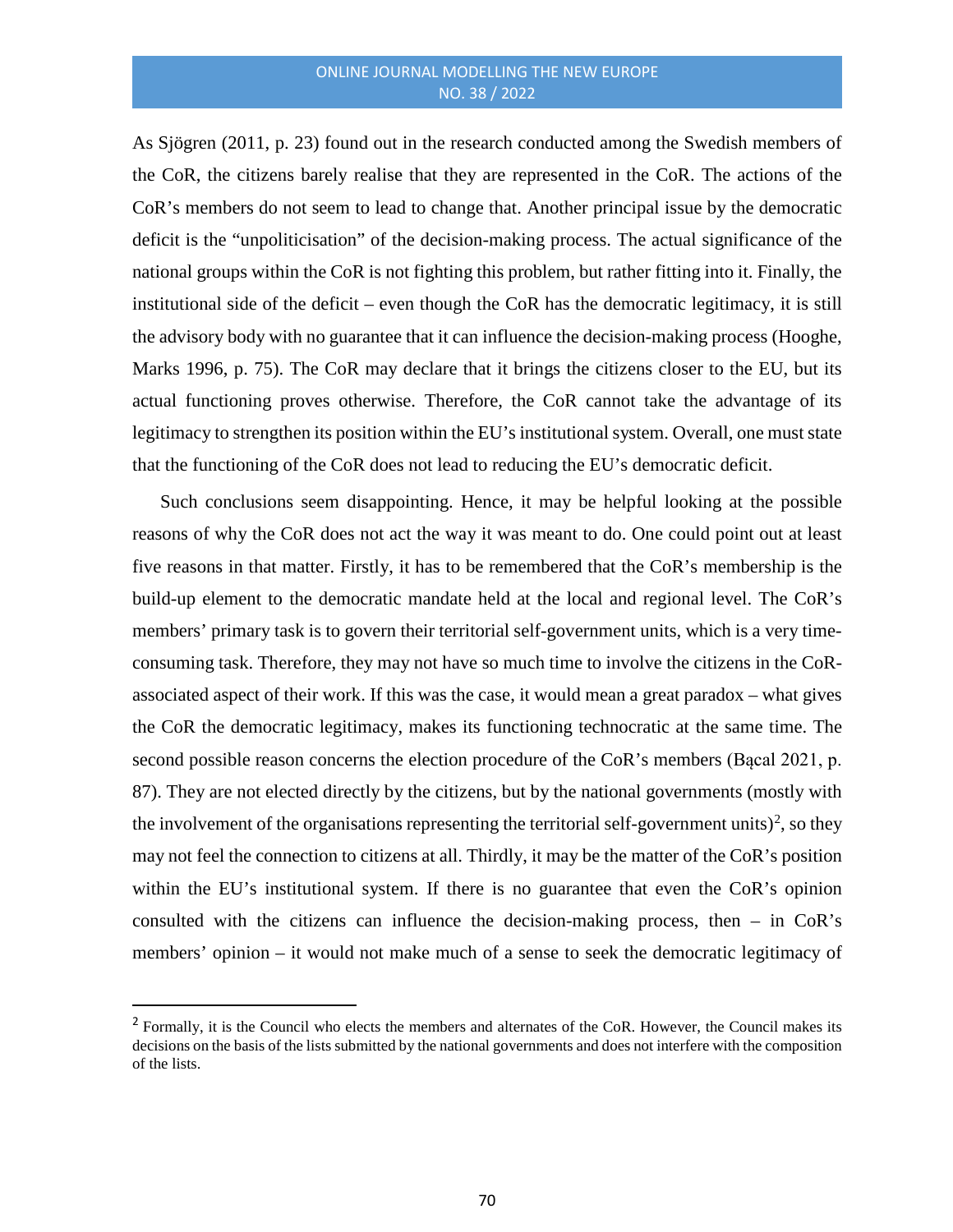their actions (Trobbiani 2016, p. 9). Fourthly, since the functioning of the whole EU is based on the output legitimacy, the CoR is unable to overcome this situation and just has to adapt to it. Lastly, it may be connected to the type of issues that the CoR is working on. Most of them are more of a technical character, so it may be hard to involve the citizens. The reasons listed above may occur separately, but it might be the combination of them as well.

#### **7. Conclusion**

As the paper has tried to point out, the CoR does not reinforce the democratic legitimacy of the EU. Such state of affairs invokes the discussion about the future of the CoR. Since the CoR is not fulfilling one of its main tasks, one may even wonder if the CoR should be dissolved (Martinico 2018, p. 109-110). Another option would be going back to the form of the Consultative Council of Local and Regional Authorities. Also, the CoR could also stop pretending to be bringing the citizens closer to the EU (Smismans 2004, p. 131) and focus only on giving the EU decision-makers the technical info about the subnational level. In these two last scenarios, it would mean the transformation into the expert committee. Such propositions seem to be a bit far-fetched, at least by now. However, it does not mean that everything about the CoR's functioning can stay the same. If the CoR is truly committed to strengthening the democratic legitimacy of the EU, it must change the way it is acting. First and foremost, the citizens have to be involved. Not necessarily in every issue – there may be no time for that since the CoR's members have to govern their territorial self-government units at the same time. But at least when it comes to the most important decisions. It may lead to the change of the internal functioning of the CoR as well as to reducing the EU's democratic deficit. Since such changes could mean reinforcing the CoR's position within the EU's institutional system, the CoR itself could benefit from it.

#### **References:**

1. ARNSTEIN, S. (1969) A ladder of citizen participation, *Journal of the American Institute of Planners Association*, vol. 85, no. 1, pp. 24-34.

2. BĄCAL, P. (2021) Between Democracy and Technocracy: the Paradox of the functioning of the European Committee of the Regions, *Facta Simonidis,* vol. 14, no. 1, pp. 75-90.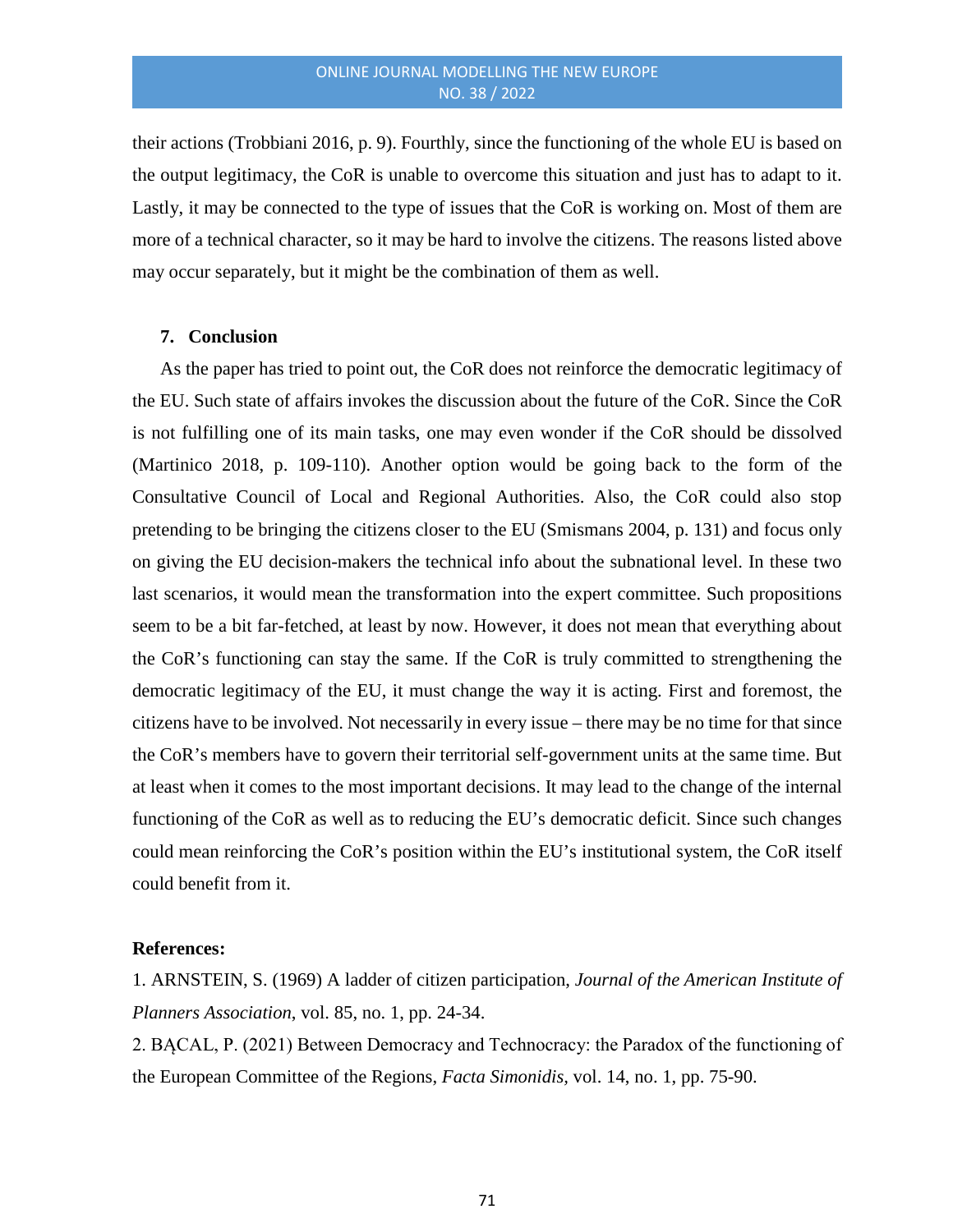3. BELLAMY, R. (2016) The Inevitability of a Democratic Deficit. In: ZIMMERMAN H., DÜR, A. *Key Controversies in European Integration,* London: Palgrave Macmillan, pp. 64-71. 4. BÜTTNER, L. (2020) *Political Interest vs. Regional Interest in the European Committee of Regions,* BS thesis, University of Twente.

5. CAROLL, W. (2011) The Committee of the Regions: A Functional Analysis of the CoR's Institutional Capacity, *Regional & Federal Studies,* vol. 21, no. 3, pp. 341-354.

6. CHRISTIANSEN, T. (1996) Second thoughts on Europe's "third level": the European Union's Committee of the Regions, *Publius: The Journal of Federalism,* vol. 26, no. 1, pp. 93-116.

7. CHRISTIANSEN, T. (1997) The committee of the regions at the 1996 ICG conference: Institutional reform, *Regional & Federal Studies,* vol. 7, no. 1, pp. 50-69.

8. CHRISTIANSEN, T., LINTNER, P. (2005) The Committee of the Regions after 10 Years: Lessons from the Past and Challenges for the Future, *EIPAScope,* no. 1, pp. 7-13.

9. COLE, T. (2005) The Committee of the Regions and Subnational Representation to the European Union, *Maastricht Journal of European and Comparative Law,* vol. 12, no. 1, pp. 49- 72.

10. CUESTA, V. (2010) The Lisbon Treaty's Provisions on Democratic Principles: A Legal Framework for Participatory Democracy, *European Public Law,* vol. 16, no. 1, pp. 123-138.

11. DECOSTER, F., DELHOMME, V., ROUSELLE, J. (2019) The Committee of the Regions and the European Parliament: An Evolving Relationship? In: COSTA, O. (ed.), *The European Parliament in times of EU crisis: Dynamics and Transformation, London: Palgrave Macmillan,* pp. 99-118.

12. DEFOORT, Y. (2002) *The place and role of the Committee of Regions in the European decision-making process,* MS Thesis, Lund University.

13. DELLA PORTA, D. (2019) For participatory democracy: some notes, *European Political Science*, vol. 18, no. 4, p. 603-616.

14. DOMORENOK, E. (2009) The Committee of the Regions: in Search of Identity, *Regional & Federal Studies,* vol. 19, no. 1, pp. 143-163.

15. FOLLESDAL, A., HIX, S. (2006) Why there is a democratic deficit in the EU: A response to Majone and Moravcsik, *JCMS: Journal of Common Market Studies,* vol. 44, no. 3, pp. 533- 562.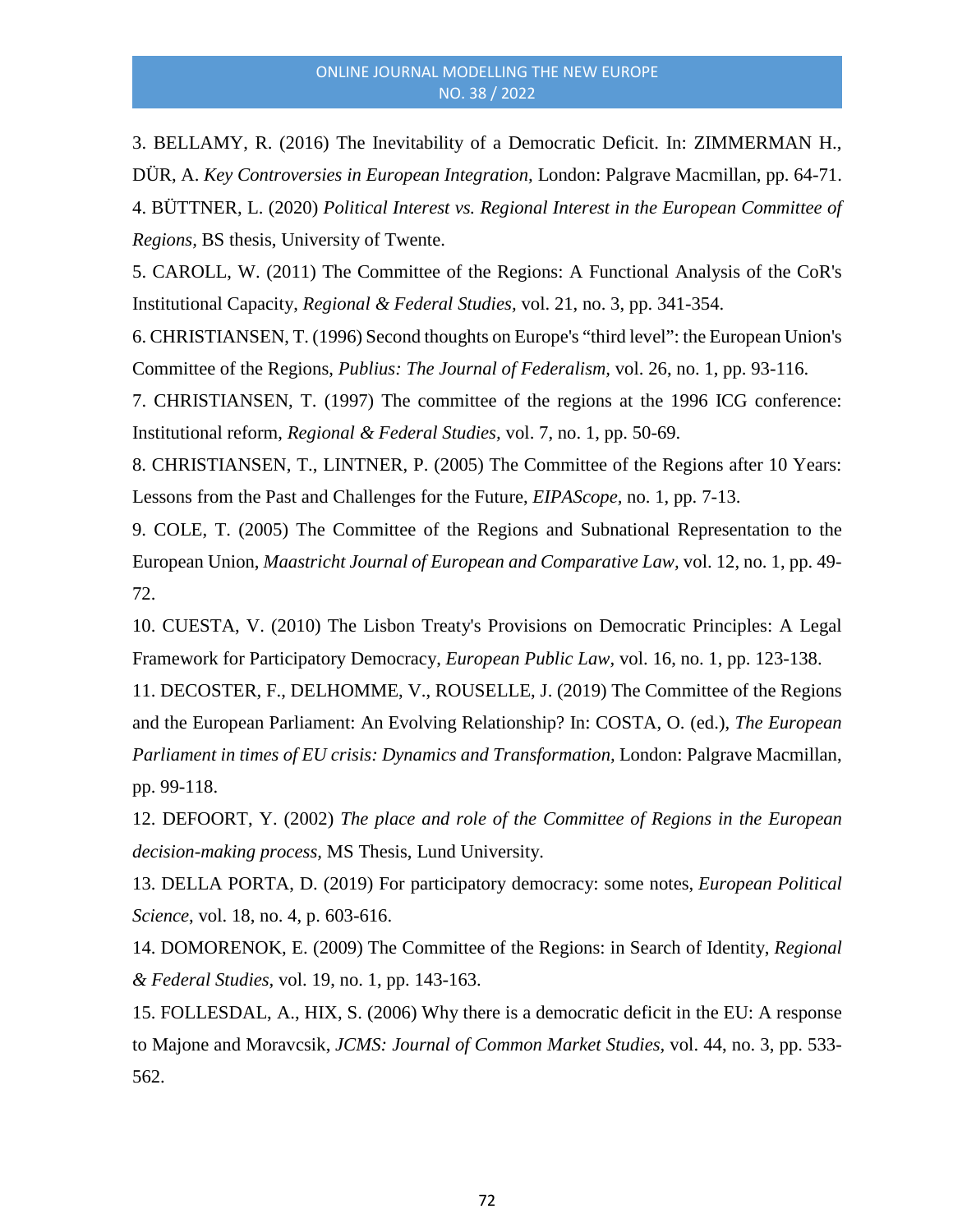16. FUCHS, D. (2007) Participatory, liberal and electronic democracy. In. ZITTEL T., FUCHS, D. (ed.) *Participatory democracy and political participation. Can participatory engineering bring citizens back in?* New York: Routledge, pp. 29-54.

17. HELD, D. (1987) *Models of Democracy,* Stanford: Stanford University Press.

18. HOBOLT, S. (2012) Citizen satisfaction with democracy in the European Union, *JCMS: Journal of Common Market Studies,* vol. 50, no. 1, pp. 88-105.

19. HÖNNIGE, C., PANKE, D. (2016) Is anybody listening? The Committee of the Regions and the European Economic and Social Committee and their quest for awareness, *Journal of European Public Policy,* vol. 23, no. 4, pp. 624-642.

20. HOOGHE, L., MARKS, G. (1996) "Europe with the regions": channels of regional representation in the European Union, *Publius: The Journal of Federalism,* vol. 26, no. 1, pp. 73-92.

21. JANO, D. (2008) Understanding the 'EU Democratic Deficit': A Two Dimension Concept on a Three Level-of-Analysis, *Politikon: The IAPSS Journal of Political Science*, vol. 14, no. 1, pp. 61-74.

22. KANIOK, P., DAĎOVÁ, L. (2013) Committee of the Regions: From Advisory Body to the Second Chamber of the European Parliament? *Transylvanian Review of Administrative Sciences,* vol. 40, no. 9, pp. 113-136.

23. KRATOCHVÍL, P., SYRCHA, Z. (2019) The end of democracy in the EU? The Eurozone crisis and the EU's democratic deficit, *Journal of European Integration*, vol. 41, no. 2, pp. 169- 185.

24. KUTAY, A. (2015) Limits of participatory democracy in European governance, *European Law Journal*, vol 21, no. 6, pp. 803-818.

25. LINDGREN, K. O., PERSSON, T. (2010) Input and output legitimacy: synergy or tradeoff? Empirical evidence from an EU survey, *Journal of European Public Policy*, vol. 17, no. 4, pp. 449-467.

26. MARTINICO, G. (2018) History of a (Limited) Success: Five Points on the Representativeness of the Committee of the Regions, *Perspectives on Federalism,* vol. 10, no. 2, pp. 96-116.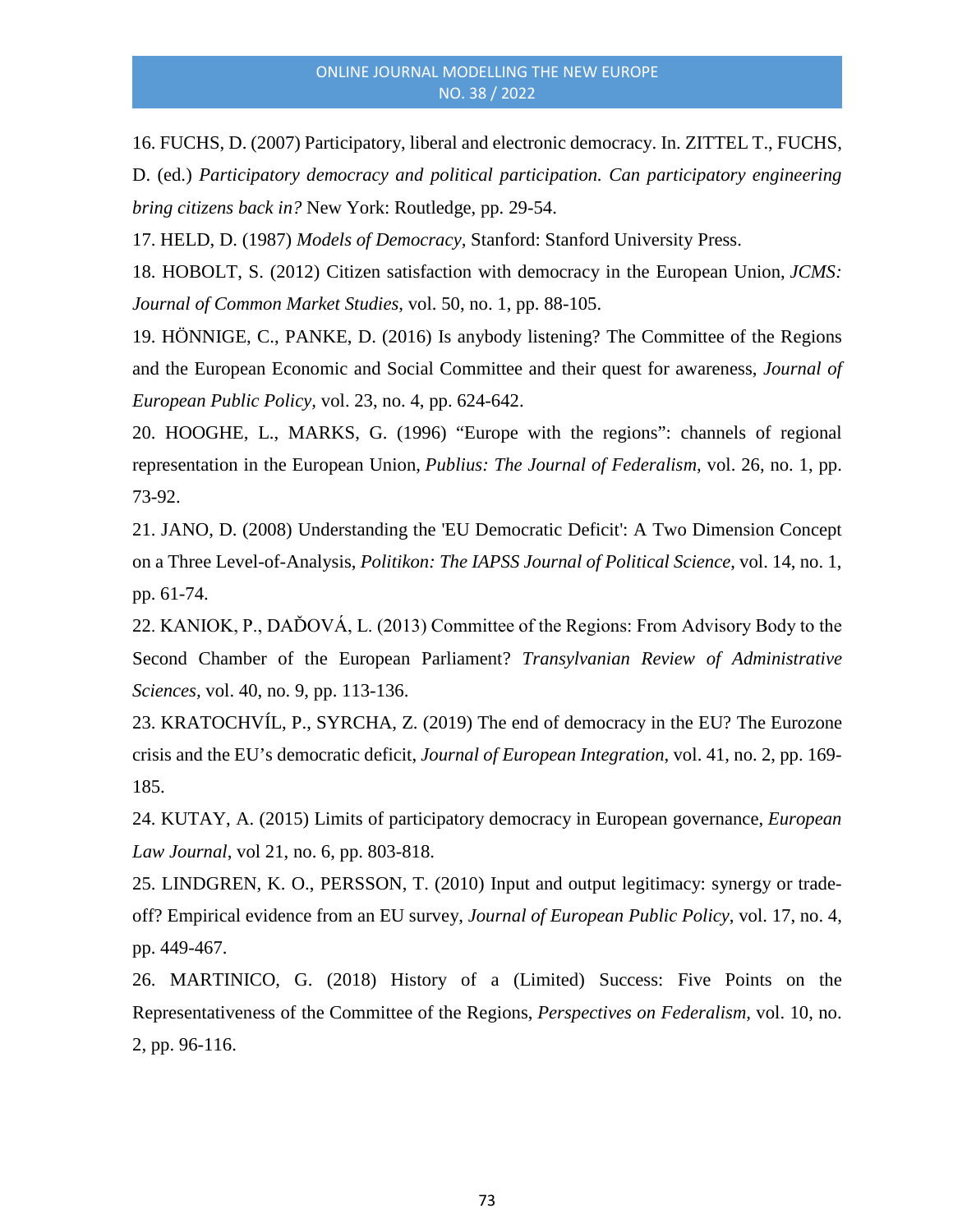27. MCCARTHY, R. (1997) The Committee of the Regions: an advisory body's tortuous path to influence, *Journal of European Public Policy,* vol. 4, no. 3, pp. 439-454.

28. MILLAN, B. (1997) The committee of the regions: In at the birth, *Regional & Federal Studies,* vol. 7, no. 1, pp. 5-10.

29. MORAVCSIK, A. (2004) Is there a 'democratic deficit' in world politics? A framework for analysis, *Government and opposition,* vol. 39, no. 2, pp. 336-363.

30. NICOLOSI, S. F., LISETTE, M. (2020) The European Committee of the Regions as a watchdog of the principle of subsidiarity, *Maastricht Journal of European and Comparative Law,* vol. 27, no. 3, pp. 284-301.

31. OFFICIAL JOURNAL OF THE EUROPEAN UNION. (2012) Protocol on cooperation between the European Commission and the Committee of the Regions, 05.04.2012 C 102/6.

32. OFFICIAL JOURNAL OF THE EUROPEAN UNION. (2014) Rules of procedure of the Committee of the Regions, 05.03.2014 L 65/41.

33. PETRAŠEVIĆ, T., DUIC, D. (2016) Is There a Tomorrow for the Economic and Social Committee (EESC) and the Committee of the Regions (CoR)? *Institute of European Law Working Papers,* no. 6.

34. PIATTONI, S. (2012) The Committee of the Regions and the Upgrading of Subnational Territorial Representation. In: KRÖNER S., FRIEDRICH, D. (ed.) *The Challenge of Democratic Representation in the European Union,* New York: Palgrave Macmillan, pp. 59-73. 35. PRZYBOROWSKA-KLIMCZAK, A. (2018) A Quarter-Century Activity of the Committee of the Regions of the European Union, *Barometr Regionalny,* vol. 16, no. 5, pp. 7-14.

36. REILLY, A. (1997) The committee of the regions, sub‐national governments and the IGC, *Regional & Federal Studies,* vol. 7, no. 3, pp. 134-164.

37. ROUSSEAU, R. (2014) The "Democratic Deficit" and Legitimacy Problems of the European Union: Elements of the Debate, *On-line Journal Modelling the New Europe,* vol. 12, no. 10, pp. 10-30.

38. SCHMIDT, V. (2013) Democracy and legitimacy in the European Union revisited: Input, output and 'throughput', *Political Studies,* vol. 61, no. 1, pp. 2-22.